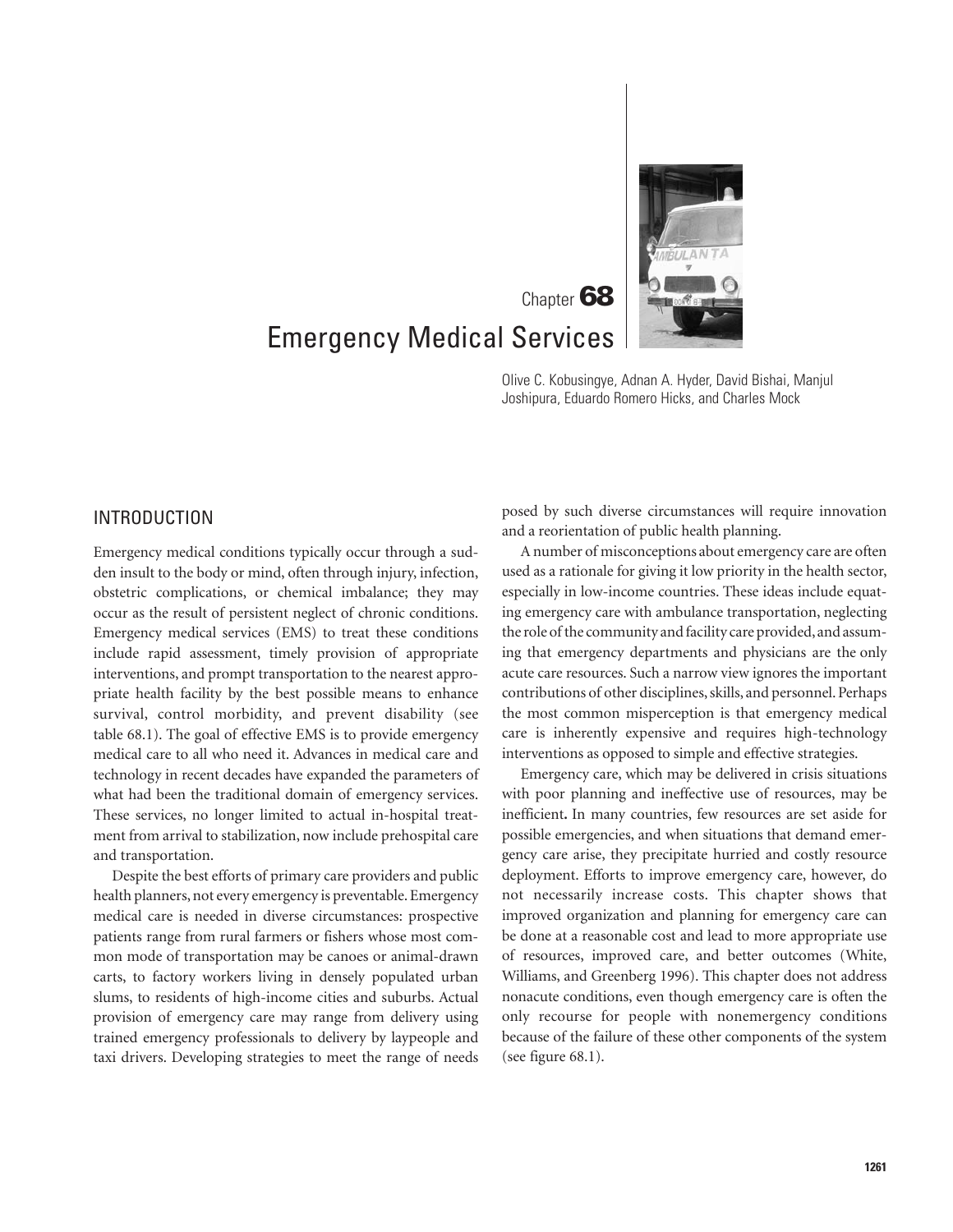|             | <b>Acute event</b>                 | <b>On-site management</b>      | <b>Transportation</b>                              | <b>Health facility care</b>                       |
|-------------|------------------------------------|--------------------------------|----------------------------------------------------|---------------------------------------------------|
| Role of EMS | Recognition                        | Triage, stabilization, or both | Safe and efficient transportation                  | Prompt, appropriate, and quality care             |
| Key issues  | Surveillance and<br>identification | Trained personnel, equipment   | Safe transportation, equipment,<br>referral system | Personnel, equipment,<br>organization of services |



*Source:* Authors.



Source: Authors.

**Figure 68.1** The Emergency Medical Care Pyramid

### **Definitions**

The current literature is often inconsistent in the use and interpretation of terminology. Accordingly, the specific terms used in this chapter are defined as follows**:**

- *Emergency care.* Emergency medical care is that care delivered in the first few hours after the onset of an acute medical or obstetric problem or the occurrence of an injury, including care delivered inside a fixed facility.
- *Paramedical personnel.* Paramedical personnel refers to all persons with medical training who are involved in the care and transportation of patients in need of emergency medical care. The length and quality of training vary, from highly specialized personnel with capabilities for advanced life support to those with simple first-aid training and limited field experience.
- *Hospital.* A hospital is a geographically fixed facility in which personnel with some acceptable level of training deliver emergency medical care. The distinctions between a clinic, health center, and hospital are unclear, and the presence or absence of a doctor is not a determining factor in this distinction. A range of facilities from small, basic units up to tertiary care hospitals provides an increasing level of capability for emergency and other care.
- *Triage.* Triage is the screening of patients in the field or in the receiving area of a fixed facility to determine their relative priority for treatment. Triage, which is usually necessary

in the occurrence of mass casualties, may be necessary whenever a large number of patients requiring emergency care present at the same time. It typically entails categorizing patients into three groups: those very unlikely to survive, even with treatment; those whose conditions are minor and who will recover without emergency care; and those with potentially lethal conditions who are likely to survive if they receive timely emergency care. Patients in the last category form the highest priority for emergency care.

• *Stabilization.* A distinction is often made between initial emergency care and stabilization on one hand and definitive medical care on the other. Initial emergency care and stabilization are usually considered the domain of mobile EMS; lower levels of the health care system (for example, clinics and smaller hospitals); and the emergency departments of any fixed facility. Definitive care is usually considered the domain of the hospital and of larger facilities and implies the resolution of the condition needing treatment. However, the distinction is somewhat arbitrary; a more accurate approach is to view care as a continuum. Many of the elements of early care delivered in the course of emergency treatment, whether in the field or in fixed facilities, can be considered definitive (McCord and Chowdhury 2003; McCord and others 2001).

## **Burden of Disease**

Investing in emergency medical care should become a priority. Emergency medical systems address a diverse set of diseases that span the spectrum of communicable infections, noncommunicable conditions, obstetrics, and injuries. All of these conditions may present to the EMS in their acute stages (for example, diabetic hypoglycemia, septicemia, premature labor, or asthma), or they are acute in their natural presentation (for example, myocardial infarction, acute hemorrhage, or injuries). Accordingly, defining the burden of disease addressed by EMS can be problematic.

Malaria causes 300 to 500 million acute episodes worldwide annually and results in an estimated 1 million deaths, mostly in Sub-Saharan Africa. Effective emergency care can avert these deaths, as well as those from acute respiratory and diarrheal diseases in children and from noncommunicable diseases such as diabetes, hypertension, and other cardiovascular diseases. In addition to the acute presentation of chronic conditions, the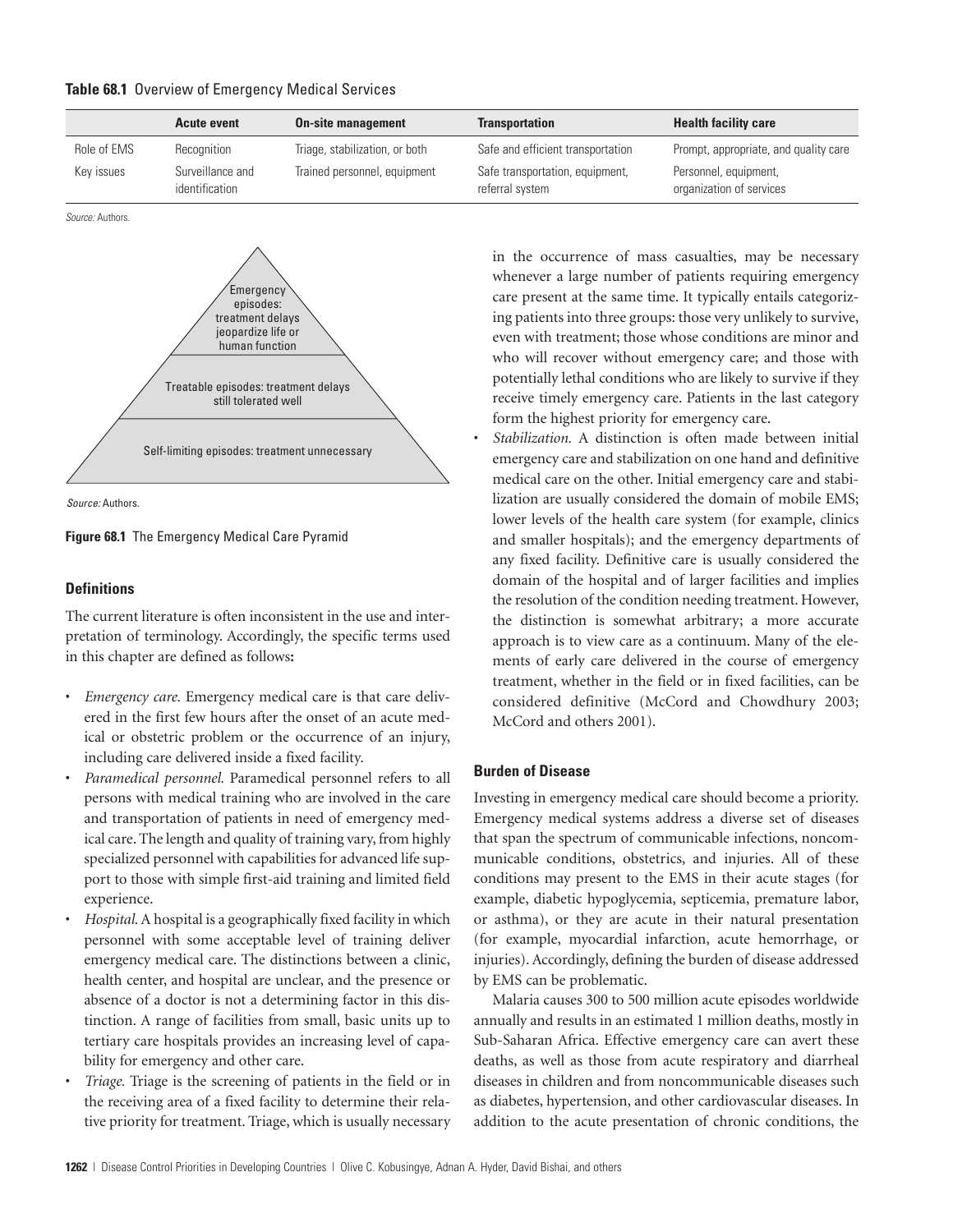lack of access to medical care and lack of sustained effective treatment means that subacute episodes and flare-ups may be life threatening. Early recognition can prevent the emergency precipitated by infectious disease and many other medical conditions or can limit the effects.

More than 500,000 maternal deaths occur each year; 95 percent of these deaths are in low-income countries where emergency care is often lacking. It is estimated that 15 percent of all pregnant women experience a potentially life-threatening condition and will need emergency care. Prenatal screening methods alone may not be effective in reducing this risk ratio. Although identifying risk factors for acute complications is easy, identifying which of the at-risk women will actually develop a life-threatening condition is not possible (Graham 1997). The only way to prevent the deaths is by ensuring access to emergency obstetric care for all pregnant women.

Injuries were responsible for 21.7 percent of global deaths and 31.1 percent of disability-adjusted life years (DALYs) lost in 2001 (WHO 2002). Because both unintentional injuries (chapter 39) and injuries caused by interpersonal violence (chapter 40) are by definition acute events, nearly all require emergency care (see table 68.2). In 2001, more than 80 percent of all death**s** attributable to injury were in low-income countries. Most injuries attributable to violence involve a predominantly young and productive population (WHO 2002) that is resilient and can respond well to appropriate emergency care.

The conditions listed in table 68.2 represent 45 percent of all deaths and 36 percent of the disease burden (including

disability) that occur in low-income countries. The numbers represent a conservative estimate of the potential burden, because they do not include all the conditions that could benefit from emergency care and they do not include data from high-income countries.

# INTERVENTIONS FOR EMERGENCY CARE: SYSTEMS, STRUCTURES, AND ORGANIZATION

Emergency care must be appreciated as an entire system with interdependent components. These components include prehospital care, transportation, and hospital care. Each component is important, but all of them must work together to make a lasting effect on the health of a population. The organization and operation of the prehospital care system will vary by country, but it should be linked to the local hospitals or facilities where patients are taken. When prehospital transportation is poor or absent, deaths occur that could have been prevented even by inexpensive procedures (Mock and others 1998). For example, the majority of maternal deaths may fall into this category. Poor quality of care at the hospitals will lead to inhospital deaths and may eventually discourage communities that might have the capacity to promptly transfer patients to such facilities (Leigh and others 1997; Prevention of Maternal Mortality Network 1995). Skilled and motivated personnel, appropriate supplies, pharmaceuticals, equipment, coordination, and management oriented to the needs of the critically ill

**Table 68.2** Burden of Diseases Potentially Addressed by EMS in Low- and Middle-Income Countries *(2001, all ages, both sexes)*

| <b>Group</b>    | <b>Disease</b>                 | <b>Deaths</b><br>(thousands) | <b>DALYs</b><br>(thousands) | <b>DALY</b><br>rates/1,000 population | <b>YLL</b><br>(thousands) | <b>YLD</b><br>(thousands) |
|-----------------|--------------------------------|------------------------------|-----------------------------|---------------------------------------|---------------------------|---------------------------|
| I: Communicable | Diarrheal diseases             | 1,777                        | 58,697                      | 11.25                                 | 50,883                    | 7,835                     |
|                 | Childhood cluster <sup>a</sup> | 1,362                        | 43,131                      | 8.26                                  | 40,506                    | 2,624                     |
|                 | Maternal conditions            | 507                          | 26,383                      | 5.05                                  | 13,363                    | 13,020                    |
|                 | Meningitis                     | 169                          | 5,475                       | 1.05                                  | 4,343                     | 1,131                     |
|                 | Malaria                        | 1,207                        | 39,961                      | 7.66                                  | 35,461                    | 4,438                     |
| II: Chronic     | <b>Diabetes</b>                | 757                          | 15,804                      | 3.03                                  | 10,140                    | 5,661                     |
|                 | Hypertensive heart             | 760                          | 9,969                       | 1.91                                  | 9,077                     | 888                       |
|                 | Ischemic heart                 | 5,699                        | 71,882                      | 13.77                                 | 67,925                    | 3,921                     |
|                 | Cerebrovascular                | 4,608                        | 62,669                      | 12.01                                 | 51,539                    | 11,100                    |
|                 | Asthma                         | 205                          | 11,514                      | 2.21                                  | 3,799                     | 7,714                     |
| III: Injuries   | Unintentional                  | 3,214                        | 113,235                     | 21.70                                 | 73,140                    | 40,104                    |
|                 | Intentional                    | 1,501                        | 42,615                      | 8.16                                  | 34,374                    | 8,242                     |
|                 | <b>Total EMS related</b>       | 21,766                       | 501,335                     | 96.06                                 | 394,550                   | 106,678                   |
|                 | Percentage of LMIC total       | 45                           | 36                          |                                       | 43                        | 22                        |

*Source:* Global Burden of Disease Project 2001.

YLL = years of life lost to premature mortality; YLD = years lived with disability; LMICs = low- and middle-income countries.

a. Pertussis, poliomyelitis, diphtheria, measles, and tetanus.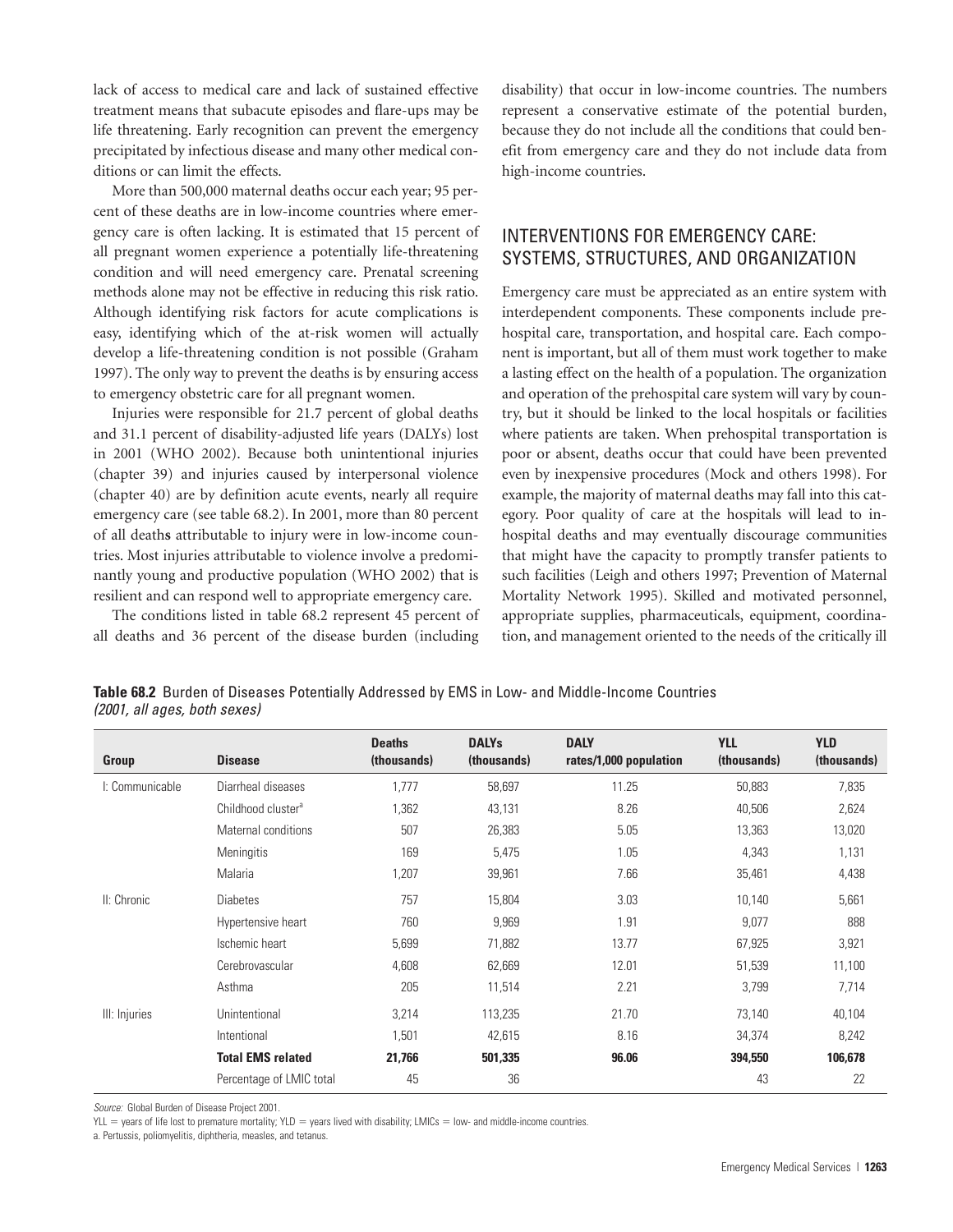all contribute to make emergency care effective in reducing death and disability.

#### **Prehospital Care**

Prehospital care encompasses the care provided from the community (scene of injury, home, school, or other location) until the patient arrives at a formal health care facility capable of giving definitive care. This care should comprise basic and proven strategies and the most appropriate personnel, equipment, and supplies needed to assess, prioritize, and institute interventions to minimize the probability of death or disability. Most effective strategies are basic and inexpensive, and the lack of hightech interventions should not deter efforts to provide good care. Even where resources allow them, the more-invasive procedures performed by physicians in some prehospital settings, such as intravenous access and fluid infusion or intubations, do not appear to improve outcomes, and evidence suggests that they may, in fact, be detrimental to outcomes (Liberman and others 2003; Sampalis and others 1994, 1995, 1997).

Prehospital care should be simple, sustainable, and efficient. Because resource availability varies greatly among and within countries, different tiers of care are recognized. Where no formal prehospital system exists, the first tier of prehospital care may be composed of laypeople in the community who have been taught basic techniques of first aid. Recruiting and training particularly motivated citizens who often confront emergencies, such as drivers of public transportation, to function as prehospital care providers can add to this resource.

The second tier comprises paramedical personnel who use dedicated vehicles and equipment and are usually able to get to patients and take them to hospitals within the shortest possible time. This second tier may involve the performance of advanced procedures, the administration of intravenous and other medications by physician or nonphysician providers, or both. This care is not always available in low-income countries; few trained personnel and inadequate funding make roundthe-clock coverage impossible. Although providing advanced life-saving measures in the prehospital environment may be beneficial in some cases, these benefits may be negated if such measures divert scarce resources from more basic interventions that can benefit far larger numbers of patients (Hauswald and Yeoh 1997). In most low- and middle-income countries of Africa, Asia, and Latin America, high maternal and child mortality are linked to inadequate emergency care, especially poor access to quality hospital care. In these settings, it is imperative that resources be integrated, instead of one system for injuries and another for obstetric emergencies.

**Personnel.** Most of the world's population does not have access to formal prehospital care. No personnel are employed for the sole purpose of dealing with medical emergencies

outside of hospitals, and no transportation is dedicated to the task of getting patients in need of emergency care into hospitals. There is a paucity of literature on the effect of first responders, except for one study that evaluated a program to train a core group of paramedics, who then trained thousands of lay first responders in northern Iraq and Cambodia. No data are available on the effectiveness of lay responders compared with the more trained paramedics.

The following discussion introduces a scenario in which the observed mortality rate reduction could be achieved in a developing country's health system by a small group of paramedics working together with a large group of trained lay responders. The scenario uses only emergencies caused by trauma, although it is expected that both the paramedics and the lay first responders would also save lives from medical or obstetric emergencies. Existing studies have not been large enough to document these effects, and they are not included in the estimates of costeffectiveness.

*Trained Lay Responders* A case is made for training lay persons able to recognize threatening conditions—whether obstetric, traumatic, or medical. Cultural reasons may require that those responding to obstetric emergencies be traditional birth attendants or similar persons in the community. Husum and colleagues demonstrated that lay people who are given first-aid skills could effectively respond to emergencies in a community with a high trauma burden (Husum, Gilbert, and Wisborg 2003; Husum, Gilbert, Wisborg, and others 2003). In Ghana, it was demonstrated that commercial taxi and minibus drivers trained in first aid could provide effective prehospital care (Mock and others 2002). Lay responders are likely to be successful where the burden of injuries and other emergencies is high. Attrition of both the responders and the skills is a concern unless they are put to frequent use.

*Paramedical Personnel* In most middle-income countries and some cities of low-income countries, trained paramedical personnel render prehospital care (Mock and others 1998; Tannebaum and others 2001). As for lay responders, coverage varies by country. In most of Sub-Saharan Africa and Asia, paramedical personnel and ambulances transfer patients between health facilities and not from the scenes of injury or from homes (Joshipura and others 2003). In middle-income countries, though, they are a major component of existing emergency medical systems (Arreola-Risa and others 2000; Mock 2002). Their presence (coupled with vehicle ambulances) reduces the interval between the recognition of an emergency and the arrival at the hospital, and some evidence suggests that training them in basic life-saving skills improves patient outcomes (Ali and others 1997, 1998; Arreola-Risa and others 2000).

Effectiveness has also been demonstrated for well-placed dispatch sites in urban populations, where the vehicles and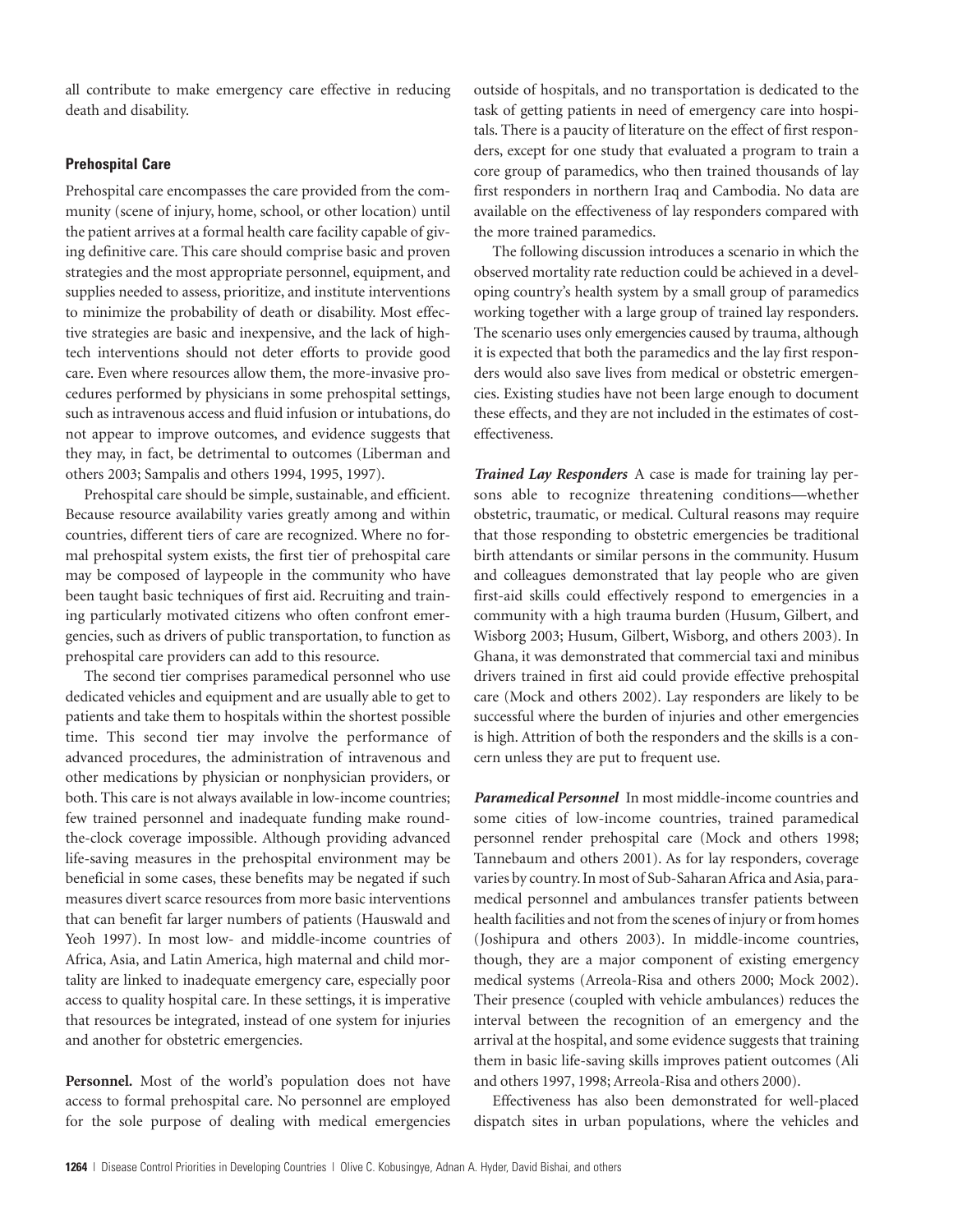personnel can be optimized. There is no evidence, however, for the effectiveness of training prehospital care paramedical personnel in advanced life-saving skills (Sethi and others 2003). Shorter prehospital times, in general, are considered an important parameter of the quality of prehospital care. These times have the following components:

- *Notification time* is the time elapsed from occurrence of injury or recognition of severe illness until the EMS system is notified.
- *Response time* is the time elapsed from notification until arrival of an ambulance to the site of the ill or injured person.
- *Scene time* is the time taken by prehospital providers from arrival at until departure from the scene.
- *Transport time* is the time elapsed from leaving the scene until arrival at the hospital or other treatment facility.

Notification time is influenced by the availability of telecommunications. Response time is influenced by the capabilities of a dispatch center to handle emergency calls and especially by the geographic distribution of sites of ambulance dispatch. The greater in number and the more widely distributed the number of ambulance stations are, the shorter the response times are.

Geographic distribution and associated response times can be improved in some circumstances by using a tiered or layered response system. This system requires having a relatively larger number of basically trained and equipped first responders with wider geographic distribution and a smaller number of centrally located, more highly trained and equipped second responders. This system allows the first responders to respond more rapidly, with second responder involvement only if needed (Arreola-Risa and others 1995).

Accordingly, paramedical personnel should be introduced in large urban areas where they do not function at present and should be stationed at dispatch sites with dedicated vehicles, fast communications with the hospitals in the area, and links with other emergency services such as the fire and police departments. The communities served by the system should have a well-known and rapid method of calling the paramedical teams when an emergency arises. Because skills depreciate with time, these personnel require refresher courses. Where paramedical personnel already exist as part of the EMS, their numbers and organization (location, training, deployment, and monitoring) should be enhanced to improve response times and, hence, patient outcomes, especially for cardiac and obstetric emergencies. Availability of EMS for a given population can be looked at either as number of units on duty or number of sites of ambulance dispatch. They are usually closely related, with one or two units per site, but not in systems where a large number of units are on duty from one central dispatch station.

The recommended ratio of one unit for 50,000 people suggested by McSwain (1991) results in response times as low as four to six minutes. The ratio does not distinguish between basic life-support and advanced life-support capabilities. Traffic congestion, poor maps, and poor road signs may all increase this response time in cities with poor infrastructure. In Monterrey, Mexico, one unit per 100,000 people manages an average response time of 10 minutes. Hanoi, Vietnam, with one unit for 3 million people, has an average response time of 30 minutes (Mock and others 1998).

Where paramedical services exist alongside lay responder services, these two could be managed by the same organizational unit. The paramedical staff will be more successful in urban areas, where distances between dispatch sites, communities served, and hospitals are short. Other enabling factors are good telecommunications; rapid and dedicated transportation; and coordinating capacity among the community, hospitals, and other emergency services.

*Intervention Cost and Effectiveness* Training lay responders is an intervention potentially available in low-income countries. Projections for costs and effectiveness have been made based on the following assumptions:

- Serving a population of 1 million requires 7,500 trainees. Sensitivity analysis ranges from 5,000 to 10,000 trained lay responders.
- Trained lay responders can be trained in half a day (St. John Ambulance 1996).
- Training would have to be repeated every three years to maintain efficacy.
- Annually, 2,500 laypeople would be trained on a rolling basis.

Using these assumptions (see annex 68.A for technical details on costing guidelines) would require the following:

- 1,250 days of trainees' time (0.5 days each) valued at salary level 1
- 62.5 trainer days of time, with a ratio of 20 trainees per trainer, valued at wages for salary level 3
- one training facility with a classroom (100 square meters) valued at rent for basic space for 62.5 days
- 2,500 copies of photocopied curricula annually valued at US\$1 each.

The costs of providing trained paramedics can be estimated using the following assumptions:

- Trained paramedic responders can be trained in 25 days (St. John Ambulance 1996).
- Serving a population of 1 million requires 7,500 trainees. Sensitivity analysis ranges from 100 to 200.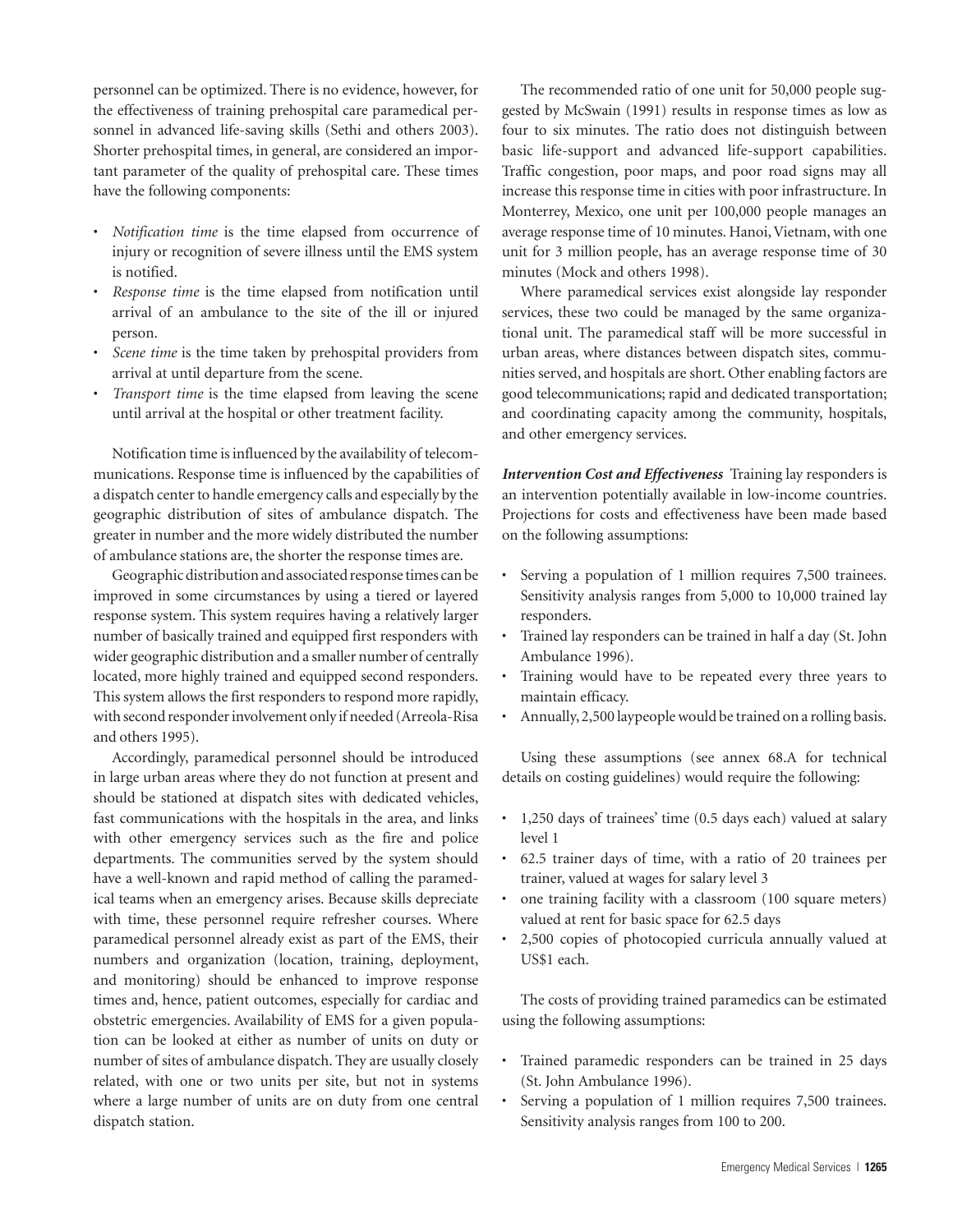- Training would have to be repeated every three years to maintain efficacy.
- Annually, 50 paramedics would be trained.

As a result, the following would be required:

- 25  $\times$  50 = 1,250 days of paramedic trainee time (salary level 1)
- 125 trainer days, with a ratio of 10 trainees per trainer valued at salary level 3
- one training facility offering a classroom (100 square meters) valued at basic building values
- 50 photocopied curricula annually, valued at US\$1 each
- one paramedic kit with stethoscope, gloves, bandages, and splint material for each trainee (kits would be renewed by patient contributions).

The trainees would offer volunteer services after training. We assume that volunteers are highly motivated individuals who consider emergency medical service to their community as the most rewarding use of their leisure time (Fiedler 2000). The opportunity cost of their recurrent emergency service is assumed to be zero. Communities or cultures that have a shortage of individuals with an ethic of volunteer service may have to devote funds toward maintaining incentives for "volunteer" paramedics to serve. In such cases, this strategy may not be cost-effective.

Table 68.3 shows the estimated costs of the lay first responders and paramedics intervention, drawing on the Disease Control Priorities Project's standardized input prices by region for low, best, and high estimates.

*Outcomes* According to the World Health Organization burden-of-disease estimates, the global incidence of trauma is 410 per 100,000 or 4,100 per million. Husum, Gilbert, and Wisborg (2003) indicate that first-level responders and trained

paramedics can lower mortality in trauma by 9 percent; thus, in 4,100 traumas, 370 lives can be saved. Dividing the sum of the costs in table 68.3 by the 370 deaths averted provides a rough estimate of costs per death averted. These costs per death averted are divided by the regional life expectancy at age 20 (LE 20), with the assumption that the average age of trauma is 20, to give the cost per life year saved. LE 20 is roughly 50 years in every region except Sub-Saharan Africa, where it is only 37 years. Shortages of equipment and supplies may reduce the effectiveness of the prehospital personnel.

It is possible to offer more refined "regional" estimates of the numbers of deaths averted by using local estimates of the burden of injuries instead of the global estimate of 4,100 injuries per million people. Yet given the uncertainty about regional variation in the effectiveness of the intervention based on administrative, infrastructure, and human resource capacity, it would perhaps give a false impression that a firm and universal basis exists to speculate quantitatively on the relative effectiveness of the intervention in various regions. As a result, the above estimates, as used in table 68.4, serve to inform global dialogue rather than offer specific empirical numbers.

**Equipment and Supplies.** Equipment and supplies should match the knowledge and skills of the personnel available to use them. Even teams with the least resources should have the following:

- protective wear, especially gloves and aprons
- a stretcher or the equivalent
- pressure dressings (bandages—elastic, if possible—and cotton or gauze dressings)
- splints—various sizes, made out of local materials
- radio, telephone, or other mode of rapid communication.

Annex 68.A provides a comprehensive list for betterresourced communities. Intervention cost and effectiveness

|  |  |  |  |                                                                      |  | <b>Table 68.3</b> Cost of Using Trained Lay First Responders Together with Trained Paramedics |  |
|--|--|--|--|----------------------------------------------------------------------|--|-----------------------------------------------------------------------------------------------|--|
|  |  |  |  | (local currency converted to 2001 U.S. dollars using exchange rates) |  |                                                                                               |  |

| <b>Region</b>                   | Low    | <b>Best</b> | <b>High</b> |
|---------------------------------|--------|-------------|-------------|
| East Asia and the Pacific       | 27,539 | 48,050      | 75,232      |
| Europe and Central Asia         | 30,209 | 52,339      | 79,605      |
| Latin America and the Caribbean | 32,777 | 74,589      | 110,453     |
| Middle East and North Africa    | 33,050 | 104.585     | 261,935     |
| South Asia                      | 27,183 | 45,637      | 116,456     |
| Sub-Saharan Africa              | 30,765 | 52,339      | 115,171     |
| Unweighted average              | 30,254 | 62,923      | 126.475     |

*Source:* Authors.

*Note:* Cost of treating community of 1 million.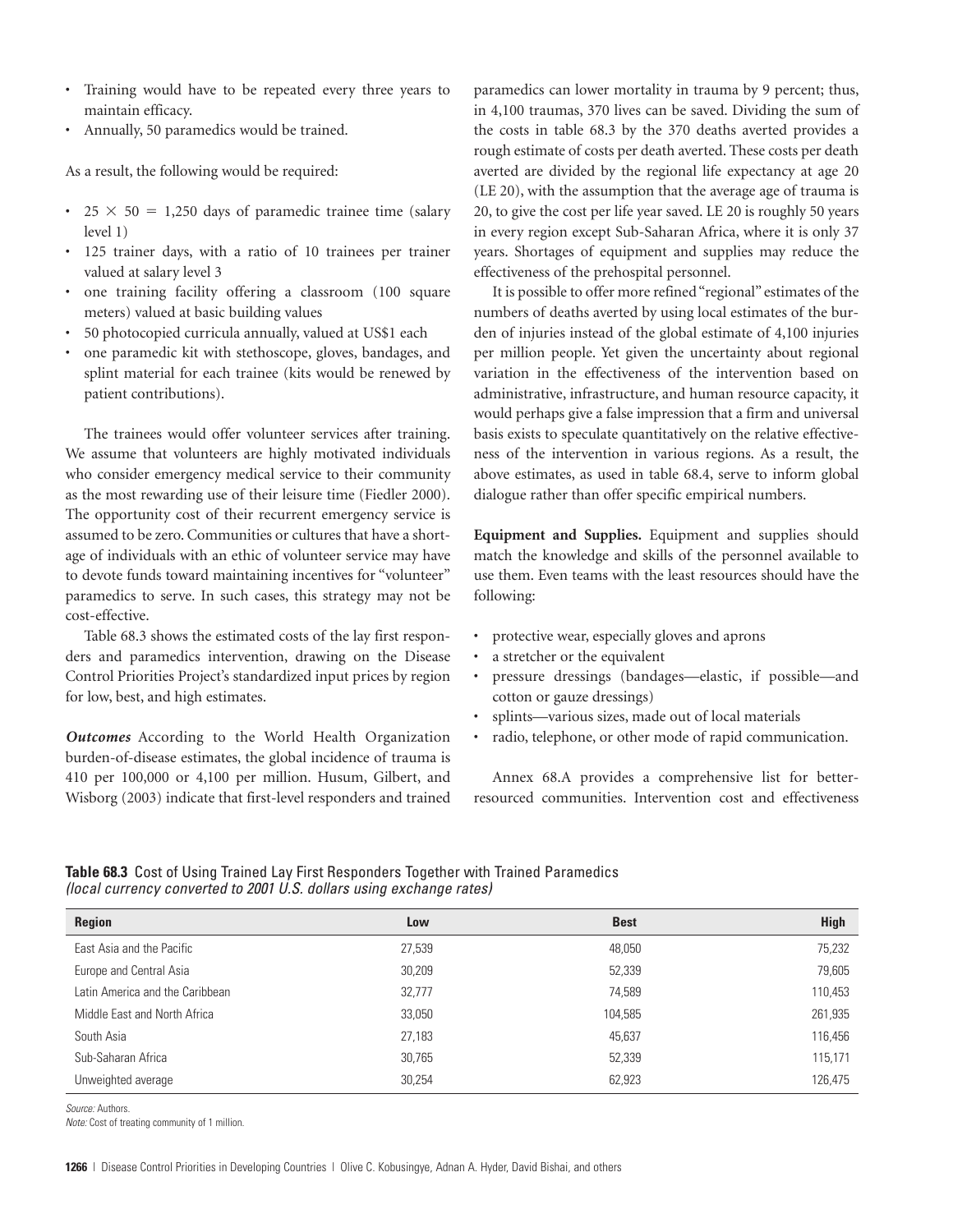| <b>Region</b>                                                                                 | Low | <b>Best</b> | <b>High</b> |  |  |  |  |
|-----------------------------------------------------------------------------------------------|-----|-------------|-------------|--|--|--|--|
| Cost per death averted with trained lay first responders together with volunteer paramedics   |     |             |             |  |  |  |  |
| East Asia and the Pacific                                                                     | 74  | 130         | 203         |  |  |  |  |
| Europe and Central Asia                                                                       | 82  | 141         | 215         |  |  |  |  |
| Latin America and the Caribbean                                                               | 89  | 202         | 299         |  |  |  |  |
| Middle East and North Africa                                                                  | 89  | 283         | 708         |  |  |  |  |
| South Asia                                                                                    | 73  | 123         | 315         |  |  |  |  |
| Sub-Saharan Africa                                                                            | 83  | 141         | 311         |  |  |  |  |
| Unweighted average                                                                            | 82  | 170         | 342         |  |  |  |  |
| Cost per life year saved with trained lay first responders together with volunteer paramedics |     |             |             |  |  |  |  |
| East Asia and the Pacific                                                                     | 3   | 5           | 8           |  |  |  |  |
| Europe and Central Asia                                                                       | 3   | 5           | 8           |  |  |  |  |
| Latin America and the Caribbean                                                               | 3   | 8           | 11          |  |  |  |  |
| Middle East and North Africa                                                                  | 3   | 11          | 27          |  |  |  |  |
| South Asia                                                                                    | 3   | 5           | 12          |  |  |  |  |
| Sub-Saharan Africa                                                                            | 4   | 6           | 14          |  |  |  |  |
| Unweighted average                                                                            | 3   | 7           | 13          |  |  |  |  |
|                                                                                               |     |             |             |  |  |  |  |

**Table 68.4** Cost-Effectiveness of Combining Paramedics with Lay Responders *(local currency converted to 2001 U.S. dollars using exchange rates)*

*Source:* Authors.

*Note:* Cost of treating community of 1 million.

cannot be estimated because no studies are available on this issue from low-income countries.

**Traditional and Innovative Communications Systems.** Nowhere is the demand for efficient communication and rapid transportation more critical than in emergency medical care. The best teams equipped with state-of-the-art technology and supplies will be wasted if they cannot be reached quickly or if they have no contact with the hospitals where patients are to be taken. Most of the world's population lives in areas where there is no telecommunications infrastructure, and this situation may not change significantly in the near future. Innovation is needed so that these populations can be enabled to access effective emergency care interventions that already exist without waiting for traditional telephone lines to get to their rural homes. Radio communication is one solution in such settings. Equipping traditional birth attendants and remote health units with radio receiver sets linked to local hospitals has been used to shorten the response time and reduce maternal deaths (Samai and Sengeh 1997). Cellular telephones may offer communities that are remote from standard communications infrastructure an opportunity to leap into a more modern and efficient mode.

*Intervention Costs and Effectiveness* There are no studies from low-income countries on which to base intervention cost and effectiveness estimates. The costs will depend on whether the community adopts traditional communication or more modern communication systems. If radio communication were introduced, the purchase and maintenance of radio receivers, supplies, and government licensing costs would need to be estimated. If cellular telephones options were being explored, then the purchase of telephones, plans, licenses, and maintenance costs would need to be included. Where satellite towers need to be installed, however, this cost will be much higher than for all other components. Finally, if traditional landline installation is being considered, the lines, equipment, and telephone bills will need to be taken into account. The health sector may be able to share the costs of such interventions, especially traditional telephone lines, with other development and infrastructure units of a national government.

**Basic and Advanced Transportation Systems.** Transporting a patient from the location of the acute event to a hospital facility is a critical element of the prehospital component. Lack of transportation is often a major barrier to accessing emergency care (Lungu and others 2001; Samai and Sengeh 1997). In devising a prehospital system of transportation, one should consider locally available resources and the range of viable alternatives for transportation. In some countries such transportation may be part of a formal EMS system, whereas in other cases it is entirely informal. For example, commercial vehicles, the police, and relatives using private motorized or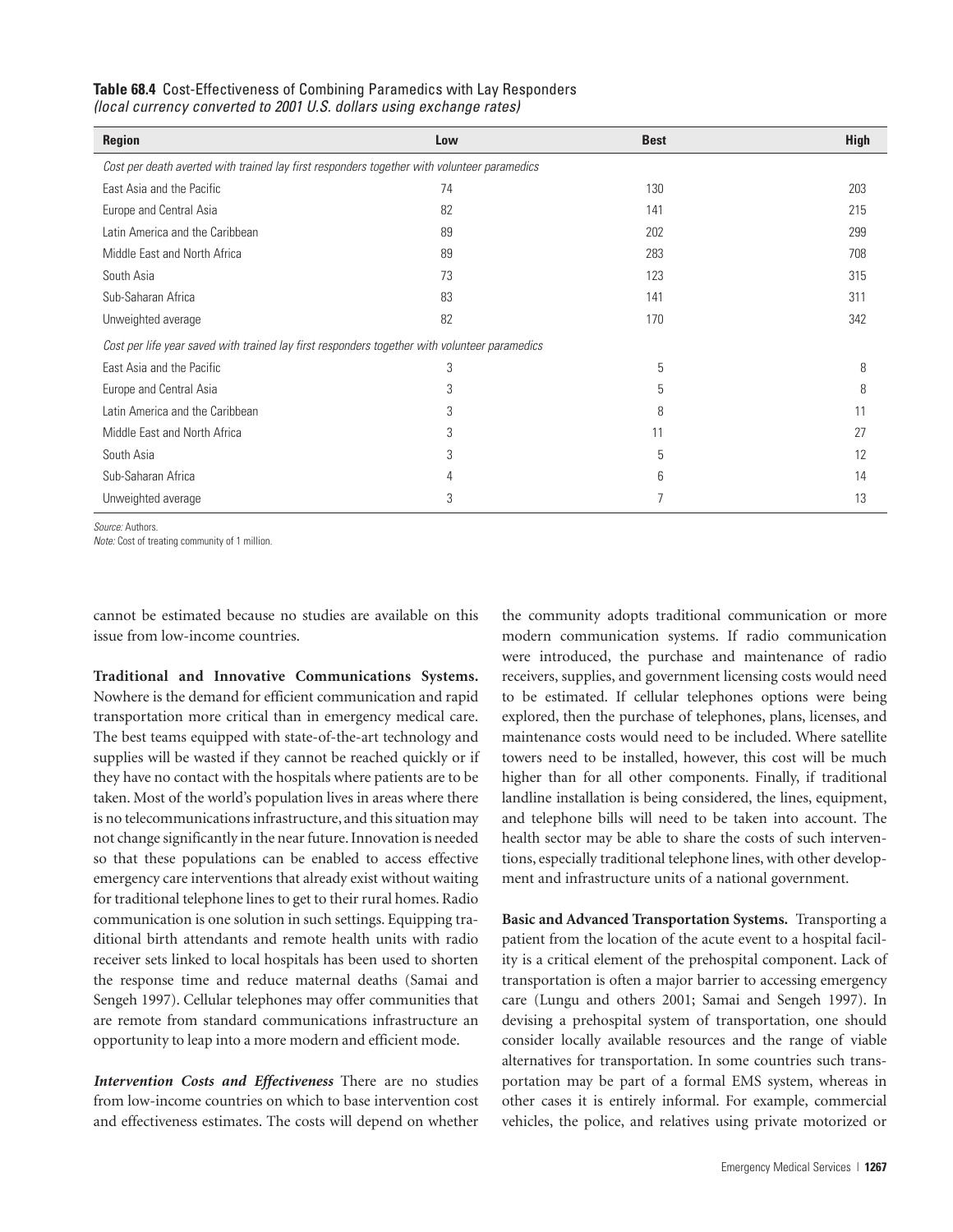nonmotorized forms of transportation may bring seriously ill and injured patients to medical facilities (Andrews, Kobusingye, and Lett 1999; Joshipura and others 2003; Kobusingye and others 2002). A bicycle ambulance in Malawi set up to improve emergency obstetric care was actually used more often for injuries and medical emergencies (Lungu and others 2001).

Transportation should be accessible at short notice. A vehicle with a stretcher is ideal, but almost any transportation that will get a patient to a facility where definitive care can be obtained is acceptable. Although a fully fitted and equipped ambulance vehicle complete with trained paramedics delivers better outcomes, ethical and equity considerations dictate that before this vehicle is made available to an elite population in the urban areas, basic transportation must be assured for all who need emergency transportation and care.

In a city setting, a vehicle ambulance can make as many as 20 trips per day. On average this schedule will require salaries for an administrator and two crews, each comprising a driver and two paramedics or nurses, as well as expenses for communication, supplies, pharmaceuticals, and the costs of operating the vehicle. A study of a decision to develop an EMS in Kuala Lumpur (1.1 million people, 243 square kilometers) estimated that the purchase and staffing of 48 ambulances at US\$53,000 each per year would be required, totaling US\$2.5 million per year (Hauswald and Yeoh 1997). The authors noted that, despite the paucity of ambulances, severely injured or ill patients did get to a hospital with only minor delays by using taxis, family transportation, or the police. Ambulances need accurate maps, house numbers, and street or road signs, all of which might not be in place in low-income cities. It was estimated that ambulances were unable to locate patients in 20 percent of calls in Kuala Lumpur because of mapping and signage problems (Hauswald and Yeoh 1997).

A study conducted in Turkey found that ambulance vehicle costs were the leading component of capital costs (Altintas, Bilir, and Tuleylioglu 1999). The cost per trip was US\$163, and the cost per patient transported was US\$180.50, which the authors thought were beyond the means of the private sector. In state-run ambulance services in New Delhi, India, the cost per trip was approximately US\$40, yet one in three of the ambulances served only to transport patients, with no paramedic staff on board (India, Government of Delhi 2001).

The debates in high-income countries about helicopter ambulances provide lessons for low-income countries. In some cases, helicopter services have been discontinued because they were not considered cost-effective (Hutton 1995). A study conducted in the United States, which concluded that helicopters were cost-effective, found that the cost per patient transported was US\$2,214 and that for every 100 flights there were six survivors more than was predicted on the basis of injury severity indices (Gearhart, Wuerz, and Localio 1997). Each additional

survivor cost an average of US\$15,883, and the authors acknowledged that the helicopter had to be used fully to spread the high fixed costs across many patients and trips. A review of civilian helicopter ambulance programs in the United States concluded that the primary factor in the reduction of trauma mortality was not the speed at which the patient was transported but the administration of life-saving care by the helicopter medical crew at the scene or at the outlying hospital (Moylan 1988). In low-income countries, for the very few who benefit from such a high-end intervention, there are likely to be thousands who cannot access care even using the most basic means.

*Intervention Costs and Effectiveness* Costing transportation systems requires the following assumptions:

- In an urban population, one ambulance unit can serve a population of 30,000 people. Thus, 1 million people would require 33 ambulance units (1 million/30,000).
- Each ambulance unit requires staffing of a rotation of six paramedic-drivers and a seventh paramedic-driver to cover vacation times and sick leaves.
- A supervisor oversees three ambulance units per year.
- A garage for the ambulance and communications equipment would be 100 square meters but would entail rental of office-style accommodations.
- A vehicle to be outfitted as an ambulance can be purchased for as much as an off-road vehicle with a useful life of nine years.
- The cost to modify the vehicle into a basic ambulance is US\$5,000 for a useful life of nine years.
- The ambulance will require fuel and maintenance based on usage of 20,000 kilometers per year.

Given the preceding assumptions,

- The 231-member ambulance staff (33 ambulance units of 7 persons each) would be paid at salary level 2.
- The 10 administrators would be paid at salary level 2.

We ignore the additional burden on the health system from additional visits. Quite possibly, hospital costs will rise as more patients now get to the hospital with the help of ambulances. It is also possible that patients currently arrive in less desperate condition, so that the cost of care is lessened. No studies are available on which to base cost estimates to address those issues.

Table 68.5 shows the estimated costs of the ambulance intervention, drawing on the Disease Control Priorities Project's standardized input prices by region for low, best, and high estimates.

*Outcome* Based on the World Health Organization's 2001 burden of disease estimates on epidemiology of trauma, ischemic heart disease, and obstetric emergencies, we estimate that for each 10,000 population there will be 9 deaths from trauma,<sup>1</sup>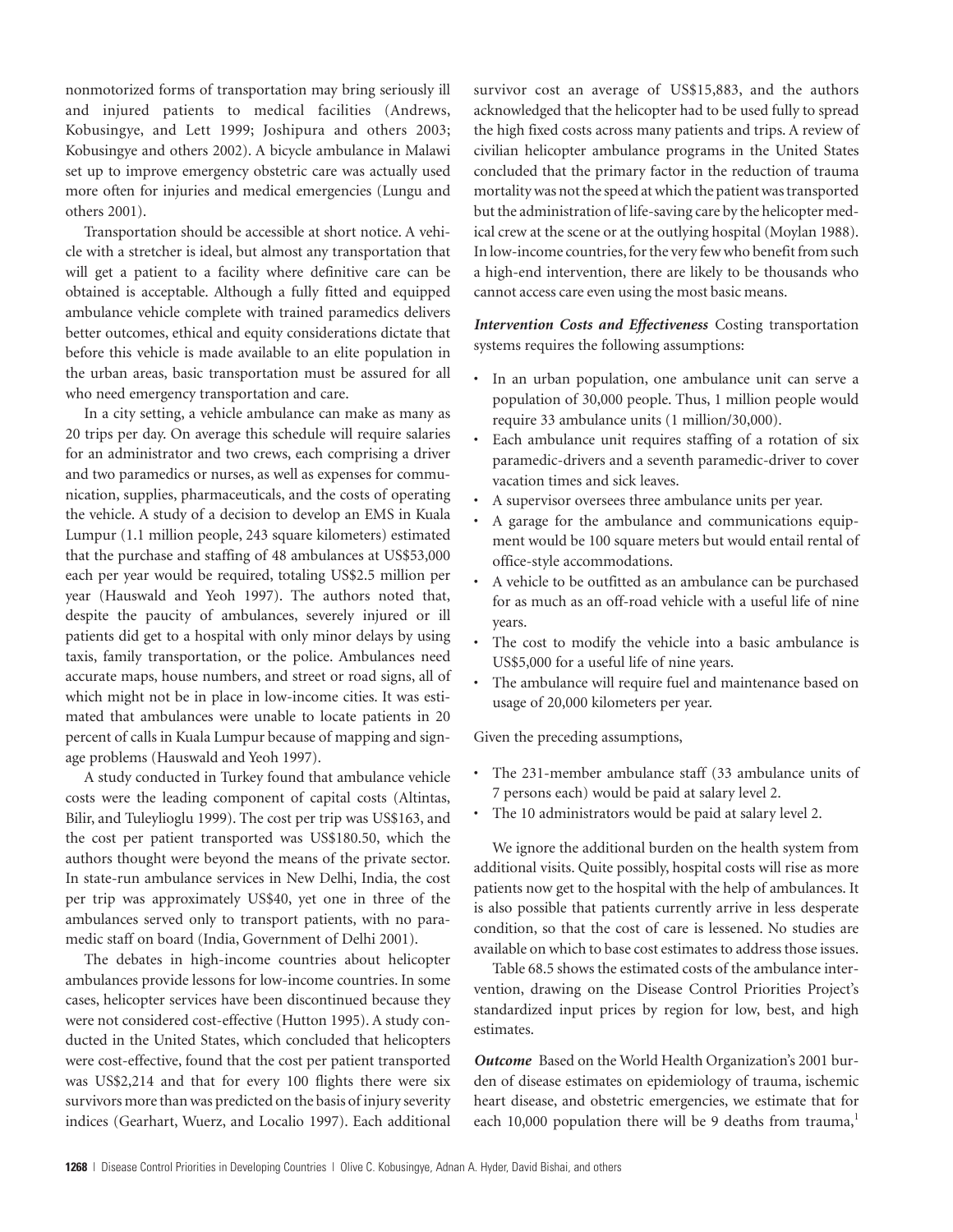#### **Table 68.5** Cost and Effectiveness of Ambulances *(U.S. dollars)*

|  |  |  | $\ddotsc$ |  |  |
|--|--|--|-----------|--|--|
|  |  |  |           |  |  |

| Region                                                                            | Low     | <b>Best</b> | <b>High</b> |
|-----------------------------------------------------------------------------------|---------|-------------|-------------|
| Cost of treating community of 1 million with urban ambulances                     |         |             |             |
| East Asia and the Pacific                                                         | 691,603 | 871,208     | 1,090,032   |
| Europe and Central Asia                                                           | 839,468 | 1,024,235   | 1,220,888   |
| Latin America and the Caribbean                                                   | 849,556 | 1,550,521   | 1,747,630   |
| Middle East and North Africa                                                      | 894,379 | 2,435,000   | 4,960,705   |
| South Asia                                                                        | 676,111 | 803,361     | 1,973,093   |
| Sub-Saharan Africa                                                                | 781,568 | 951,906     | 1,905,417   |
| Unweighted average                                                                | 788,781 | 1,272,705   | 2,149,628   |
| Cost per death averted of treating community of 1 million with urban ambulances   |         |             |             |
| East Asia and the Pacific                                                         | 988     | 1,245       | 1,557       |
| Europe and Central Asia                                                           | 1,199   | 1,463       | 1,744       |
| Latin America and the Caribbean                                                   | 1,214   | 2,215       | 2,497       |
| Middle East and North Africa                                                      | 1,278   | 3,479       | 7.087       |
| South Asia                                                                        | 966     | 1,148       | 2,819       |
| Sub-Saharan Africa                                                                | 1,117   | 1,360       | 2.722       |
| Unweighted average                                                                | 1,127   | 1,818       | 3,071       |
| Cost per life year saved of treating community of 1 million with urban ambulances |         |             |             |
| East Asia and the Pacific                                                         | 50      | 63          | 79          |
| Europe and Central Asia                                                           | 62      | 75          | 90          |
| Latin America and the Caribbean                                                   | 61      | 111         | 126         |
| Middle East and North Africa                                                      | 65      | 176         | 359         |
| South Asia                                                                        | 50      | 60          | 147         |
| Sub-Saharan Africa                                                                | 67      | 81          | 163         |
| Unweighted average                                                                | 59      | 95          | 161         |
| Cost per death averted of treating community of 1 million with rural ambulances   |         |             |             |
| East Asia and the Pacific                                                         | 2,978   | 3,748       | 4,686       |
| Europe and Central Asia                                                           | 3,613   | 4,405       | 5,248       |
| Latin America and the Caribbean                                                   | 3,652   | 6,656       | 7,500       |
| Middle East and North Africa                                                      | 3,847   | 10,449      | 21,274      |
| South Asia                                                                        | 2,911   | 3,457       | 8,470       |
| Sub-Saharan Africa                                                                | 3,361   | 4,092       | 8,178       |
| Unweighted average                                                                | 3,394   | 5,468       | 9,226       |

*Source:* Authors.

11 deaths from ischemic heart disease, $2$  and 2 deaths from lethal obstetric emergencies.<sup>3</sup> For modeling purposes, we confine our attention to trauma, ischemic heart disease, and obstetric cases. Although many possible lethal emergencies may present, such as sepsis, malaria, snakebites, and asthma, by confining attention to the major emergency conditions we locate 2,200 (900  $+$  1,100  $+$  200) potentially savable lives in a population of 1 million. The savings are outlined as follows:

*• Savings from trauma reductions.* Saving lives from trauma depends on the quality of trauma care at the destination facility. In one year for 1 million people, there will be 4,100

trauma cases and 900 trauma deaths. With rapid resuscitation and oxygen available through use of ambulances, we assume we can save 300 lives.

*• Savings from myocardial infarction management.* In one year for 1 million people in low-income countries, 1,100 deaths will typically result from myocardial infarction. Low-dose aspirin provided to myocardial infarction victims lowers mortality by 18 percent (Weisman and Graham 2002). In a population without ambulance services, rapid aspirin administration cannot be ensured; with EMS, aspirin use can potentially be increased from about 0 percent to 100 percent for heart myocardial infarction. Therefore, instead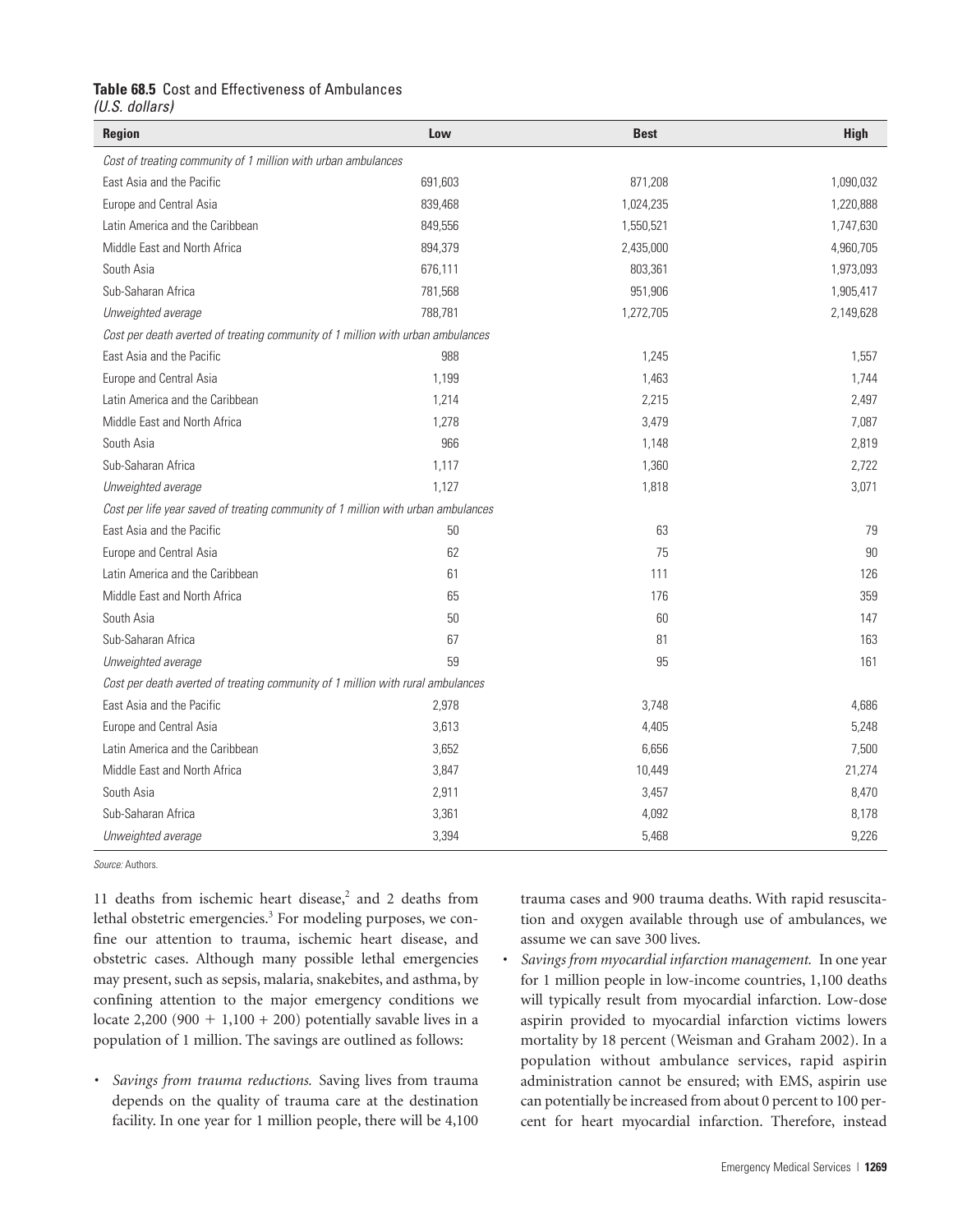of 1,100 deaths, there will be  $1,100 \times (1 - 0.18)$  deaths, saving 200 lives, but with only an average of five life years per life saved.

*• Savings from emergency obstetrics management.* Obstetric deaths for medically attended patients are approximately 100 times lower than for patients who do not receive medical care. Accordingly, an ambulance system essentially saves all of the obstetric emergencies from death; this saving would amount to 200 deaths averted in the case described previously. As a result, in the hypothetical population of 1 million people in low-income countries, 700 lives can be saved by an ambulance system focusing on three causes only: ischemic heart disease (200), obstetric (200), and trauma (300).

The middle section of table 68.6 displays the cost per death averted. To compute life years saved in the last section of the

**Table 68.6** Summary of Cost and Effectiveness

*(U.S. dollars)*

table, we assume that the 500 deaths averted from obstetric emergencies and trauma occur at age 20, but the 200 deaths averted from ischemic heart disease save only five additional life years per case. Regional life expectancy at age 20 years (estimated) is used as before.

*Costs for a Rural Ambulance Service* The key difference determining higher costs for rural ambulances is that more ambulance units are necessary to cover the population. We assume that in rural areas one ambulance unit can cover a population of 10,000, although variation will occur, depending on population density and geographical topography. On the basis of this assumption, all of the cost estimates for rural ambulances are essentially three times higher for a population of 1 million, as are the costs per death averted and per life year gained. They are assumed to have the same effectiveness as the urban services because the increase in units aims at delivering the same quality

|                                                                      |                                                                 | Intervention                                 |                                              |
|----------------------------------------------------------------------|-----------------------------------------------------------------|----------------------------------------------|----------------------------------------------|
| <b>Region</b>                                                        | <b>Trained lay first responders</b><br>and paramedic responders | <b>Staffed community</b><br>ambulance, urban | <b>Staffed community</b><br>ambulance, rural |
| Costs for a population of 1 million                                  |                                                                 |                                              |                                              |
| East Asia and the Pacific                                            | 48.050                                                          | 871,208                                      | 2,623,392                                    |
| Europe and Central Asia                                              | 52,339                                                          | 1,024,235                                    | 3,083,637                                    |
| Latin America and the Caribbean                                      | 74,589                                                          | 1,550,521                                    | 4,659,017                                    |
| Middle East and North Africa                                         | 104,585                                                         | 2,435,000                                    | 7,314,544                                    |
| South Asia                                                           | 45,637                                                          | 803,361                                      | 2,419,607                                    |
| Sub-Saharan Africa                                                   | 52,339                                                          | 951.906                                      | 2,864,062                                    |
| Unweighted average                                                   | 62,923                                                          | 1,272,705                                    | 3,827,376                                    |
| Cost per death averted for a population of 1 million <sup>a</sup>    |                                                                 |                                              |                                              |
| East Asia and the Pacific                                            | 130                                                             | 1,245                                        | 3,748                                        |
| Europe and Central Asia                                              | 141                                                             | 1,463                                        | 4,405                                        |
| Latin America and the Caribbean                                      | 202                                                             | 2,215                                        | 6.656                                        |
| Middle East and North Africa                                         | 283                                                             | 3,479                                        | 10,449                                       |
| South Asia                                                           | 123                                                             | 1,148                                        | 3.457                                        |
| Sub-Saharan Africa                                                   | 141                                                             | 1,360                                        | 4,092                                        |
| Unweighted average                                                   | 170                                                             | 1,818                                        | 5,468                                        |
| Cost per life year gained for a population of 1 million <sup>a</sup> |                                                                 |                                              |                                              |
| East Asia and the Pacific                                            | 5                                                               | 63                                           | 190                                          |
| Europe and Central Asia                                              | 5                                                               | 75                                           | 227                                          |
| Latin America and the Caribbean                                      | 8                                                               | 111                                          | 335                                          |
| Middle East and North Africa                                         | 11                                                              | 176                                          | 530                                          |
| South Asia                                                           | 5                                                               | 60                                           | 180                                          |
| Sub-Saharan Africa                                                   | 6                                                               | 81                                           | 245                                          |
| Unweighted average                                                   | 7                                                               | 94                                           | 284                                          |

*Source:* Authors.

a. Personnel consist of lay first responders together with paramedics.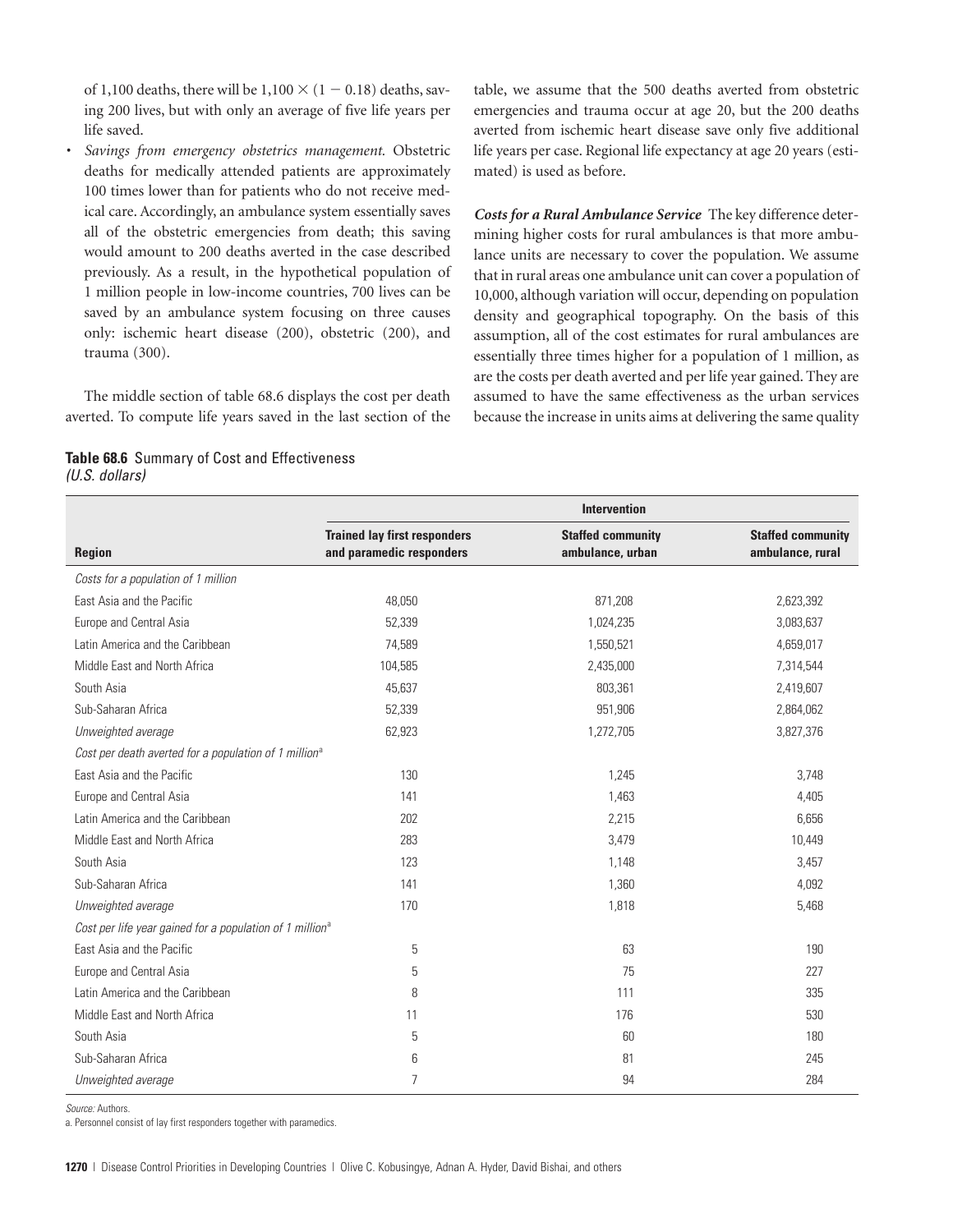of care as in the urban centers. This assumption may not hold true if the quality of care at the receiving facilities is lower than that in the urban areas.

*Uncertainty of Estimates* Substantial uncertainty remains over the actual effectiveness of the interventions in emergency medicine. The tables in this chapter should be approached with due caution because ultimately the projections of the effectiveness of interventions have been patched together from a handful of intervention trials whose success may or may not be similar in other contexts. The projections include the following:

- Ambulance services can and do save lives by performing field stabilization and by hastening the arrival of critical patients when time makes a difference in the outcome.
- Only several dozen ambulance runs per year for a unit serving a population of 10,000 will actually have the potential to save lives.
- Ambulance services are more cost-effective in denser populations and when roads are more passable, making trips shorter.
- Training lay responders and paramedics can be relatively cost-effective.

The financial support of an ambulance unit may rely on the value perceived by the hundreds of patients who are comforted by having rapid access to care or by knowing ambulances are there if needed, even though their lives and health are not actually improved by ambulances.

Table 68.6 summarizes the best estimates of cost, cost per death averted, and cost per life year.

## **Health Facility–Based Subsystem**

This subsystem refers to a level within the health care system where appropriate definitive care is delivered. Formal health facilities vary immensely between and within countries. In some countries, this subsystem may be a regional hospital with specialists; in others, a district hospital with general practitioners or nonspecialist doctors; and in still others, a health center with competent nonphysician clinicians. In some low-income countries, some types of emergency medical care, for conditions such as acute diarrhea or severe malaria, may be effectively delivered at a health center staffed by nondoctor clinicians. However, such a facility will be grossly inadequate for the management of a severe multiple injury or obstructed labor. The triage process in the prehospital subsystem should determine which patients receive transportation to which facility, instead of merely transportation to the nearest facility. Precious time and lives may be lost when patients are taken to facilities where the desired definitive care is not available.

Because the goal of an effective EMS is the provision of emergency care to all who need it—*universal emergency care* the following section presents guidelines on the necessary inputs at different levels. Two of the components in hospital emergency care are discussed in more detail: (a) training and (b) equipment and supplies. The first level of formal health care is often staffed by nonphysician clinicians; the second level is staffed by at least one physician and other trained health care professionals; and the third is staffed by specialists in addition to other health care professionals. Some middle-income countries have additional levels (major emergency care centers), and some hospitals are specialized (chapters 65 and 66).

**Training.** Most in-service training for emergency care professionals working in hospitals is designed to address a particular problem, such as severe injuries, emergency pediatrics, or obstetric emergencies. Yet because of the resource constraints of low-income countries, the same personnel will be confronted with all these problems. Few courses in emergency care have been rigorously evaluated (Black and Brocklehurst 2003; Sethi and others 2003). The Advanced Trauma Life Support (ATLS) course for doctors has resulted in improved patient outcomes in some settings, although it may be too expensive for most low-income countries and inappropriate in settings where doctors do not see the majority of patients. In a tertiary hospital in Trinidad and Tobago, injury mortality was reduced by 50 percent following ATLS training (Ali and others 1993).

Life-saving obstetric skills training was found to contribute to a reduction in maternal deaths. In Kebbi state in Nigeria, this training led to a drop in case-fatality rates among women with obstetric complications from 22 percent to 5 percent. Similar trends were observed in other sites where the intervention was implemented (Oyesola and others 1997; Prevention of Maternal Mortality Network 1995). Emergency Triage Assessment and Treatment has been used in many countries to improve pediatric emergency care (WHO 2000). Other examples are Primary Trauma Care, which is a trauma management course to train doctors and other health workers in district hospitals and remote locations (Wilkinson and Skinner 2000), and Advanced Life Support in Obstetrics (see http://www.aafp.org/also). These courses have been beneficial in standardizing protocol-based emergency care, but their outcome evaluations are still awaited. Low-income countries need to identify training models for their versatile emergency care personnel, especially those working at middle-level facilities, who respond to different types of emergencies.

The costs of this intervention are not available in the literature and will require an estimation of trainer costs, space, materials, and refresher courses.

**Equipment and Supplies.** A specimen list of resources for emergency care required at different levels of facilities is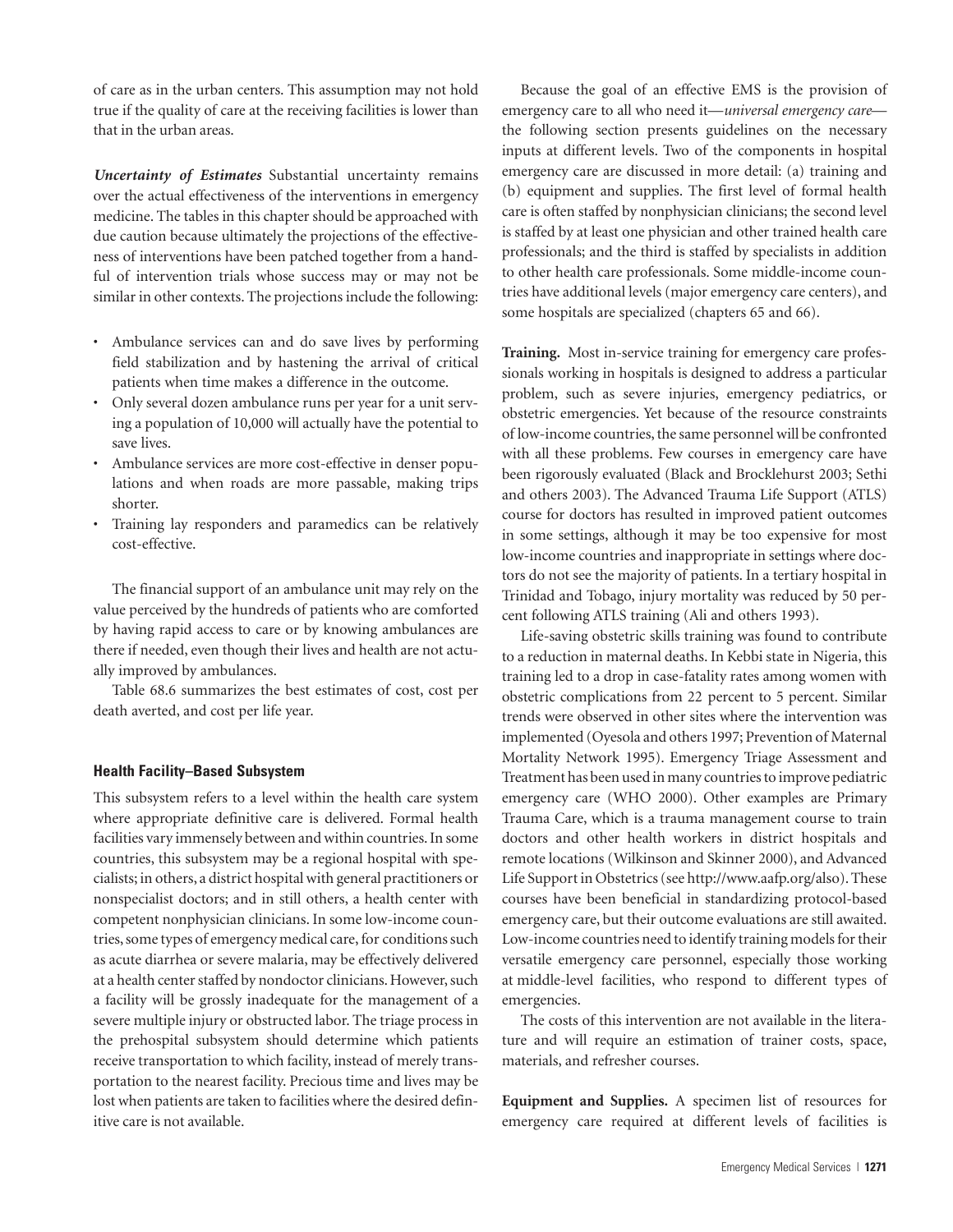provided in annex 68.A. This template is flexible, and countries can customize it to suit local conditions, such as existing facility levels and prevailing burden of emergency disease conditions. Equipment and supplies at each level should match the knowledge and skills of the personnel available to use them.

#### **Systems Organization**

Emergency care needs to be planned and implemented carefully. The various components that make up the EMS should be linked to ensure that the entire system operates as a unit. A coordinator should be responsible for monitoring and coordinating all emergency medical care in the community or district and should work with a committee to which the other components send representation. A community representative should be a key member of this committee.

Coordination costs are very important and should not be overlooked in the development of a new EMS. Such costs include the salary of the coordinator, an efficient telephone or communication system, a vehicle, fuel, and a budget to organize meetings of stakeholders at least twice a year (Bazzoli, Harmata, and Chan 1998; Nurok 2001).

#### **Health Financing for Emergency Care**

Emergency medical systems in low-income countries must be pro-poor in their orientation, which requires explicit consideration of how the poor interact with an EMS and how barriers to acute care for the poor can be overcome. Issues of access to an EMS become critical because the lack of money often keeps people from using emergency services. Direct payment of costs for transportation, medical treatment, and drugs makes lack of money a major barrier to EMS for the poor in every country. As a result, emergencies frequently cripple individuals and families financially in poor communities, often for many years in the future.

Financial protection for emergency health care is a necessity in low-income countries and has not received adequate attention. The goal of such protection is to ensure that individuals and families do not spiral down the pathway to abject poverty as a result of interaction with the national health system. Such financial protection may be achieved by a number of different means, including community financing (Ande and others 1997; Desmet, Chowdhury, and Islam 1999; Macintyre and Hotchkiss 1999). Community loan funds to cover transportation and other requirements for emergencies, especially for obstetrics, have been explored with mixed results (Essien and others 1997; Shehu, Ikeh, and Kuna 1997). Some experience seems to indicate that these approaches can indeed overcome several of the barriers to accessing emergency medical services and should be explored further.

#### **Documentation and Quality Assurance**

Quality of care is critical to the interaction of the poor with the EMS. Lack of funds, lower-paid jobs, social class distinctions, ethnicity, and other affiliations make the already vulnerable poor susceptible to receiving poor-quality care. For an EMS to maintain and improve the care of patients, systematic documentation and periodic audits, or other processes to ensure quality of care, need to be incorporated. Quality management systems that are simple, are continuous, and allow for rapid changes in the system need to be implemented.

Because of scarcity of resources, expensive machines and elite specialists should not be advocated for the urban privileged at the expense of the majority of the rural poor. The most difficult decisions concern balancing funds invested in the emergency care capacity of secondary and primary care centers with support for referral and transportation networks to feed tertiary care centers. These decisions are too variable and too system specific to yield to a uniform policy prescription. Two principles are advocated to inform these difficult decisions:

- Collect data on costs, capacities, and outcomes.
- Tighten the integration of the emergency care system to improve function and lead to wiser decisions on where to invest.

#### **Legislative Instruments to Ensure Emergency Care**

The issues discussed in the preceding sections supply the rationale for countries to have specific legislation addressing the provision of emergency care. This area requires major cooperation between public health and law, which together provide the legal framework for ensuring that all individuals who deserve emergency care can receive it, irrespective of their personal characteristics or their ability to pay. Having laws that protect trained individuals and laypeople as they provide such care is also important.

# IMPLEMENTATION OF CONTROL STRATEGIES: LESSONS OF EXPERIENCE

A large proportion of trauma patients in developing countries do not have access to formal emergency medical services. Boxes 68.1 and 68.2 contain examples of interventions to provide appropriate emergency care in such countries.

# THE RESEARCH AND DEVELOPMENT AGENDA

The research and development priorities for emergency care are challenging to define because emergency care is a neglected area of research in low-income countries and the needs are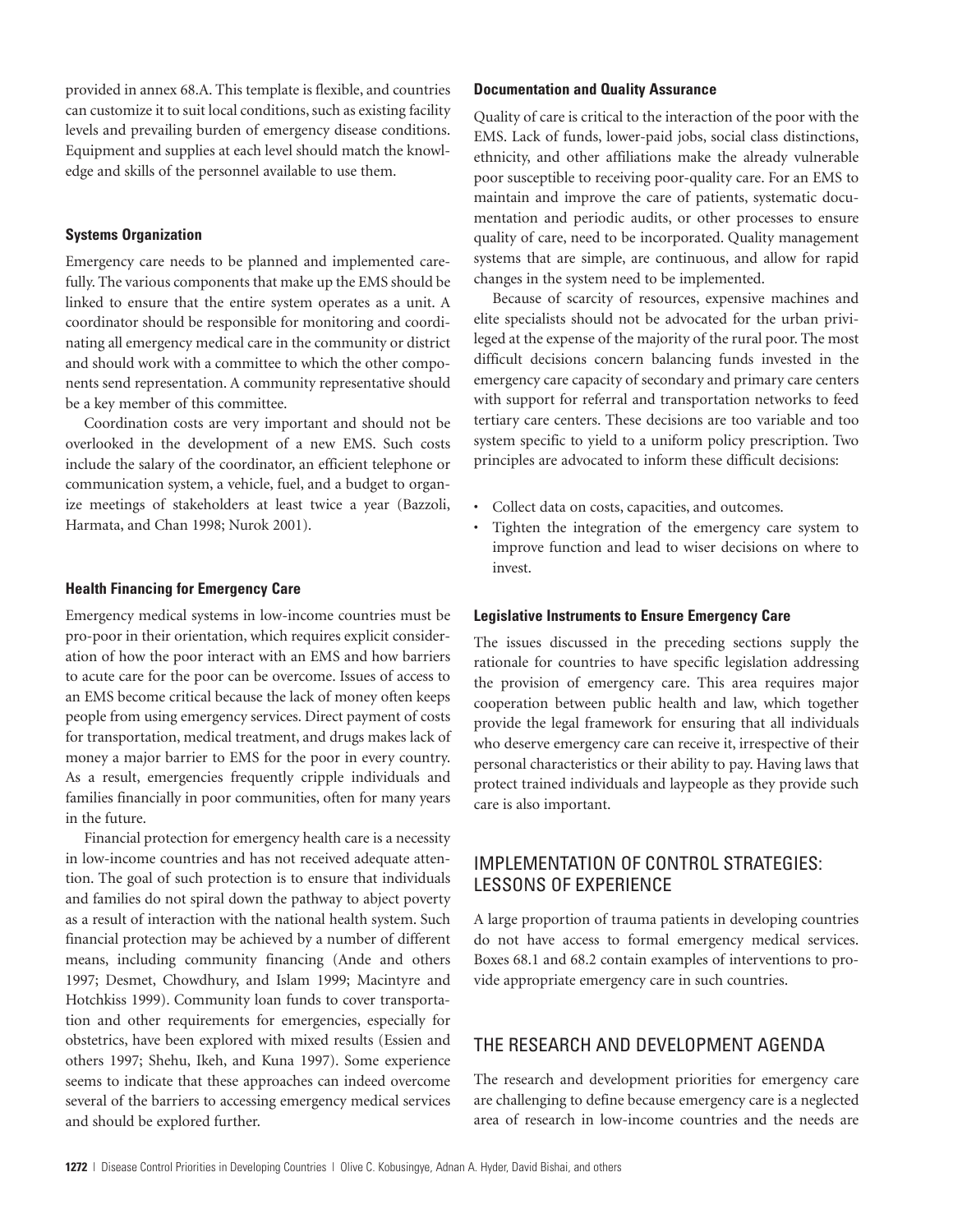#### **Box 68.1**

#### **Improving Trauma Care in the Absence of a Formal Ambulance System**

*Background:* The efficacy of a program that builds on the existing, although informal, system of prehospital transportation in Ghana was assessed. In Ghana, the majority of injured persons are transported to the hospital by some type of commercial vehicle, such as a taxi or bus.

*Methods:* A total of 335 commercial drivers were trained using a six-hour basic first-aid course. The efficacy of this course was assessed by comparing the process of prehospital trauma care provided before and after the course, as determined by self-reporting from the drivers.

The course was conducted with moderate amounts of volunteer labor and gifts in kind, such as transportation to the course. The actual cost of the course amounted to US\$3 per participant.

*Results:* Follow-up interviews were conducted on 71 of the drivers a mean of 10.6 months after the course. In the interviews, 61 percent indicated that they had provided

first aid since taking the course. There was considerable improvement in the provision of the components of first aid in comparison to what was reported before the course:

| <b>Component</b><br>of first aid | <b>Before (percent)</b> | After (percent) |
|----------------------------------|-------------------------|-----------------|
| Crash scene management           |                         | 35              |
| Airway management                | 2                       | 35              |
| Bleeding control                 | 4                       | 42              |
| Splint application               |                         | 16              |
| Triage                           |                         | 21              |

*Conclusions:* Even in the absence of a formal EMS, improvements in the process of prehospital trauma care are possible by building on existing, although informal, prehospital transportation.

*Source:* Mock and others 2002.

#### **Box 68.2**

#### **Training for Emergency Care in India**

The training of personnel working in emergency medical services is crucial to the success of efficient delivery of care. Evidence exists to support usefulness of life-support training for emergency caregivers in low- and middleincome countries. Courses such as the ATLS are available and well established in some high- and middle-income countries. In most low-income countries, such training is not available, mainly because of prohibitive costs. The three-day ATLS course costs on average US\$700 per trainee and is taught by six trainers to a group of 20 trainees at a time. The National Trauma Management

*Source:* Authors.

Course is an indigenous two-day course developed in India by the Academy of Traumatology (India) with the help of international peers. The curriculum takes into account local conditions and capabilities. The cost is US\$50 per trainee, and the course is taught by local trainers to a group of 100 trainees at a time. Animal specimens are used to teach life-saving procedures instead of expensive commercially produced manikins. More than 2,000 health professionals have been trained in less than three years. The course has now become a national training standard for immediate trauma care in India.

great. As a neglected topic, emergency care is part of the "10-90" gap of health research: less than 10 percent of global research investments are for problems affecting 90 percent of the world's population (Global Forum 2000).

#### **Approach to Research and Development for EMS**

The spectrum of research required is diverse and may be easily understood with the help of the schematic shown in figure 68.2. The rectangle is a schematic representation of the totality of the global burden of disease that can be potentially addressed by EMS (see "Burden of Disease"). A portion of this potential burden is being addressed (or reduced) by those existing interventions that have been implemented, defined by box A. If the efficiency of current interventions were to be enhanced and their coverage increased, then another portion of the burden defined by box B could be addressed; this increase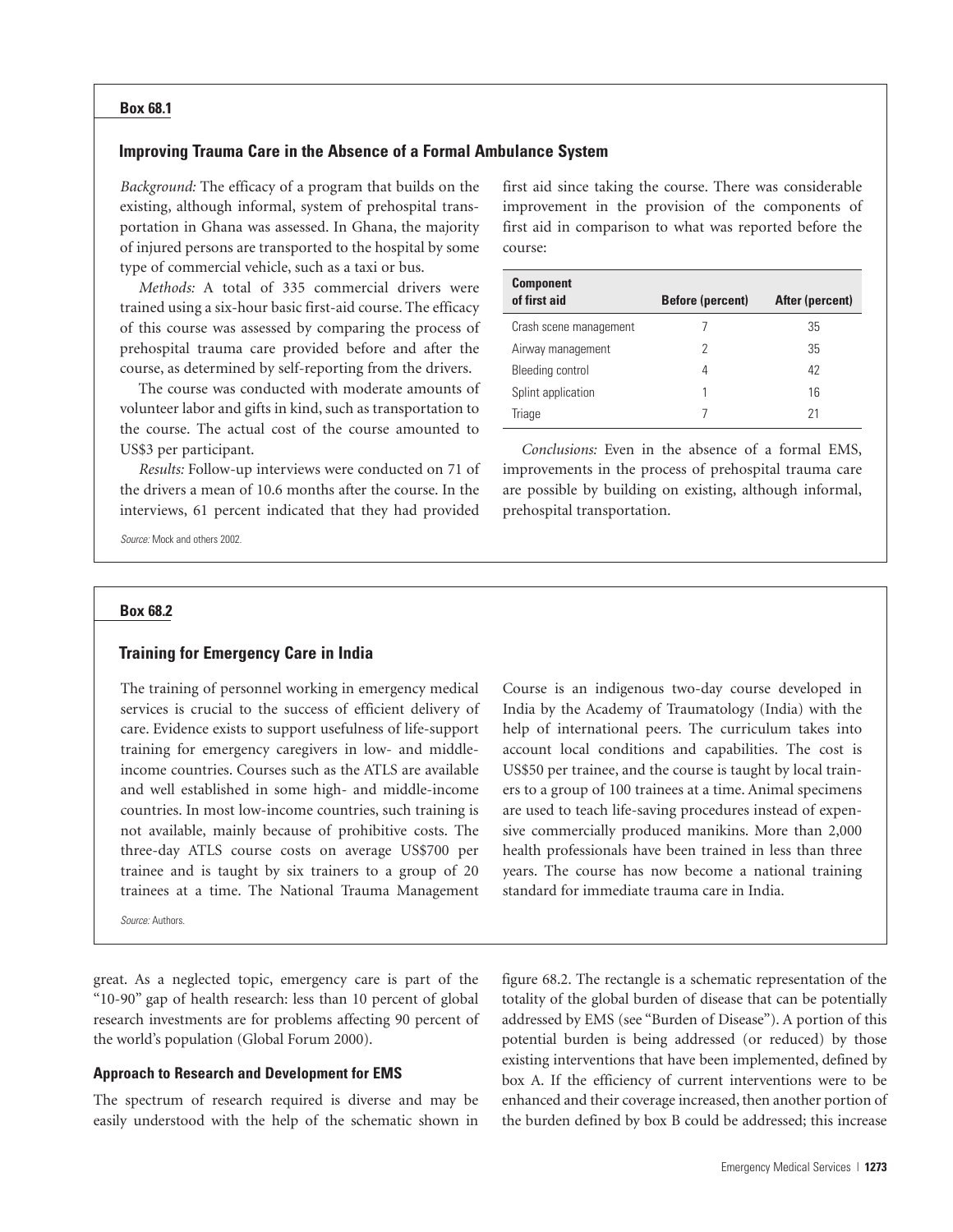| <b>D:</b> No emergency care interventions currently available to<br>address this burden           |                                                                                                                                |                                                                                                                                  |  |  |  |  |
|---------------------------------------------------------------------------------------------------|--------------------------------------------------------------------------------------------------------------------------------|----------------------------------------------------------------------------------------------------------------------------------|--|--|--|--|
| A: Currently implemented<br>emergency care<br>interventions that<br>are addressing this<br>burden | <b>B:</b> Existing emergency<br>care interventions<br>that are able to<br>address existing<br>burden if efficiency<br>enhanced | <b>C:</b> Potential emergency<br>care interventions<br>that could address<br>this burden if they<br>were made cost-<br>effective |  |  |  |  |

**Figure 68.2** Schematic Illustration of the Burden of Disease Potentially Addressed by EMS

in efficiency will require operations research, policy research, and social science research. If existing interventions, which have not been implemented because of their high costs, were made more cost-effective, then another portion of the burden defined by box C could be reduced. This process of making interventions more cost-effective will require economic analysis and clinical research in many instances. Finally, a portion of the burden exists for which we do not have existing interventions, defined by box D; it requires basic and clinical research to develop and pilot interventions that can address other determinants of the emergency care–related burden in the future.

This schematic representation is thus useful to demonstrate two critical needs:

- essential research on emergency care in low-income countries
- a diverse set of research studies and approaches to reduce the burden that can be addressed by EMS.

## **Priority Setting for Research and Development of Emergency Care**

Setting priorities for research and development on EMS needs to be a region-specific, if not country-specific, process. No current list exists of global research and development priorities for EMS, again reflecting the need for more attention and investments in this area. This chapter does not intend to prescribe a list of issues or topics for global research and development efforts, but rather to highlight the gap in global research and development and to suggest possible issues and topics that may be broadly relevant to low-income countries for these efforts in the short to middle term.

A number of methods exist for setting research priorities in the health sector, such as the Combined Approach Matrix promoted by the Global Forum for Health Research (Global Forum 2002) and the Essential National Health Research process promoted by the Council for Health Research for Development. Countries and regions can use these approaches to help develop their research agenda for EMS.

The review of evidence available in the field of emergency care as applicable to low-income countries reveals many gaps

in global knowledge. Following on the illustration of figure 68.2, there is a need to better understand the epidemiology of those conditions that can be addressed by an EMS in a lowincome country and which interventions currently in place are addressing them. We have little knowledge of how to enhance the efficiency of these existing interventions and reduce their costs. Most important, the lack of intervention trials done in low-income countries creates a major research priority for the field of EMS. Well-designed, locally appropriate interventions that establish their effectiveness are urgently needed and should include both interventions that may be available in high-income countries and new ones. Economic analysis is another area for major research input in the field of EMS, where cost and cost-effectiveness information from lowincome countries is scant. These gaps only reflect the need for a more systematic analysis of where research investments should be directed in the next five years for EMS.

## CONCLUSIONS: PROMISES AND PITFALLS

Emergency medical systems are a critical component of national health systems in low-income countries. Governments and ministries of health in low-income countries need to pay specific attention to the development of EMS in their countries and to ensure that the evolution of any EMS is both evidence based and appropriate to their national needs. More important, the context and implementation of EMS should help health equity and not widen existing health disparities.

This chapter highlights not only the urgent need for more attention to EMS in low-income countries but also points out an opportunity for these countries in defining better EMS for their needs. In promoting the systematic development of an evidence-based EMS, low-income countries could help define more effective and cost-effective emergency systems than currently exist in high-income countries. This opportunity should not be lost as a result of political inattention or lack of funds; the international and national stakeholders must move forward to stem the preventable loss of life from the lack of an EMS.

Emergency care needs to be planned as an integral component of public health systems in low-income countries. Too little is known about the true extent of the need for emergency care, the designs of EMS that would work well for different communities and populations, and the costs and benefits of delivering emergency care in low-income countries. These gaps are a call for more investments in the research, development, and implementation of EMS, especially in these countries. Universal emergency care is consistent with the right to health care because, by definition, emergency care is a matter of life and death. Society should endeavor to ensure that prompt appropriate care is available in critical moments when a delay in care—or the delivery of inappropriate care—could mean loss of lives.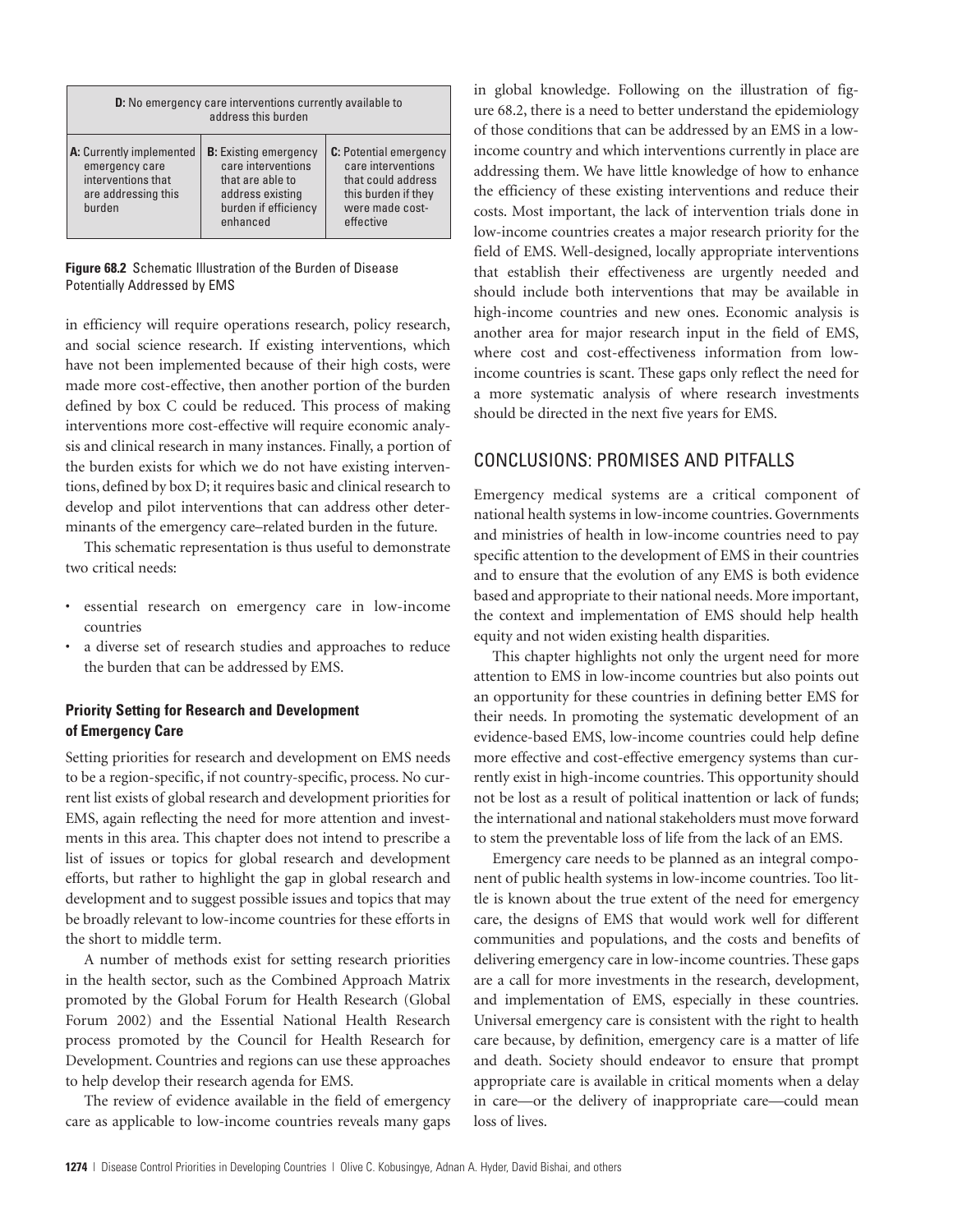# **Annex 68.A** Essential Resources for the Delivery of Emergency Care in Hospitals

|                                                                                                                                                                                                       | <b>Major</b><br>emergency<br>care | Regional<br>emergency<br>care | <b>District</b><br>emergency<br>care | <b>Primary</b><br>emergency<br>care |
|-------------------------------------------------------------------------------------------------------------------------------------------------------------------------------------------------------|-----------------------------------|-------------------------------|--------------------------------------|-------------------------------------|
| <b>Resources</b>                                                                                                                                                                                      | center                            | center                        | center                               | center                              |
| Organization and administration                                                                                                                                                                       |                                   |                               |                                      |                                     |
| Multidisciplinary emergency care team                                                                                                                                                                 | ✓                                 | $\checkmark$                  |                                      |                                     |
| Maintenance of statistical data                                                                                                                                                                       | ✓                                 | ✓                             | ✓                                    |                                     |
| Resources                                                                                                                                                                                             |                                   |                               |                                      |                                     |
| Immediate access to radiology or CT<br>and ultrasound scan facility on site                                                                                                                           | ✓                                 | ✓                             |                                      |                                     |
| Blood bank on site                                                                                                                                                                                    | ✓                                 |                               |                                      |                                     |
| Access to blood bank                                                                                                                                                                                  |                                   | $\checkmark$                  | ✓                                    |                                     |
| Radiological technician on site<br>24 hours a day                                                                                                                                                     | ✓                                 | ✓                             |                                      |                                     |
| Radiological services available promptly                                                                                                                                                              |                                   |                               | $\checkmark$                         |                                     |
| Clinical laboratory services                                                                                                                                                                          |                                   |                               |                                      |                                     |
| Laboratory services on site available 24 hours a day<br>(including, but not limited to, the following tests)<br>Hemoglobin, glucose, gram stain, blood slide test<br><b>Bacterial cultures</b>        | ✓<br>ℐ                            |                               | ✓                                    |                                     |
| Quality improvement                                                                                                                                                                                   |                                   |                               |                                      |                                     |
| Evidence of quality improvement program in<br>accident and emergency department                                                                                                                       | ✓                                 | ✓                             | ✓                                    |                                     |
| Monthly morbidity and mortality review                                                                                                                                                                | ✓                                 | ✓                             |                                      |                                     |
| Medical nursing audit and utilization review                                                                                                                                                          | ✓                                 | ✓                             |                                      |                                     |
| Personnel                                                                                                                                                                                             |                                   |                               |                                      |                                     |
| Designated doctor in charge, member of the<br>emergency care team, with special competence in care<br>of critically ill and injured patients, present in the<br>emergency care unit 24 hours a day    | ✓                                 | ✓                             |                                      |                                     |
| Designated doctor in charge, member of the emergency<br>care team, with special competence in care of critically<br>ill and injured patients, available on call                                       |                                   |                               | ✓                                    |                                     |
| Nursing personnel with special competence in the care<br>of the critically ill and injured patients, designated<br>member of the emergency care team, present in the<br>emergency unit 24 hours a day | ✓                                 | ✓                             | ✓                                    |                                     |
| All personnel trained in airway, breathing,<br>and circulatory support techniques                                                                                                                     | ✓                                 | ✓                             | ✓                                    | ✓                                   |
| Equipment required for resuscitation per station shall include but not be limited to                                                                                                                  |                                   |                               |                                      |                                     |
| Bag valve resuscitator with reservoir                                                                                                                                                                 | ✓                                 | ✓                             | ✓                                    |                                     |
| Sphygmomanometer (blood pressure cuff)                                                                                                                                                                | ✓                                 | ✓                             | ✓                                    |                                     |
| Cervical collars                                                                                                                                                                                      | ✓                                 | ✓                             | ✓                                    | ✓                                   |
| Chest decompression set                                                                                                                                                                               | ✓                                 | ✓                             | ✓                                    |                                     |

*(Continues on the following page.)*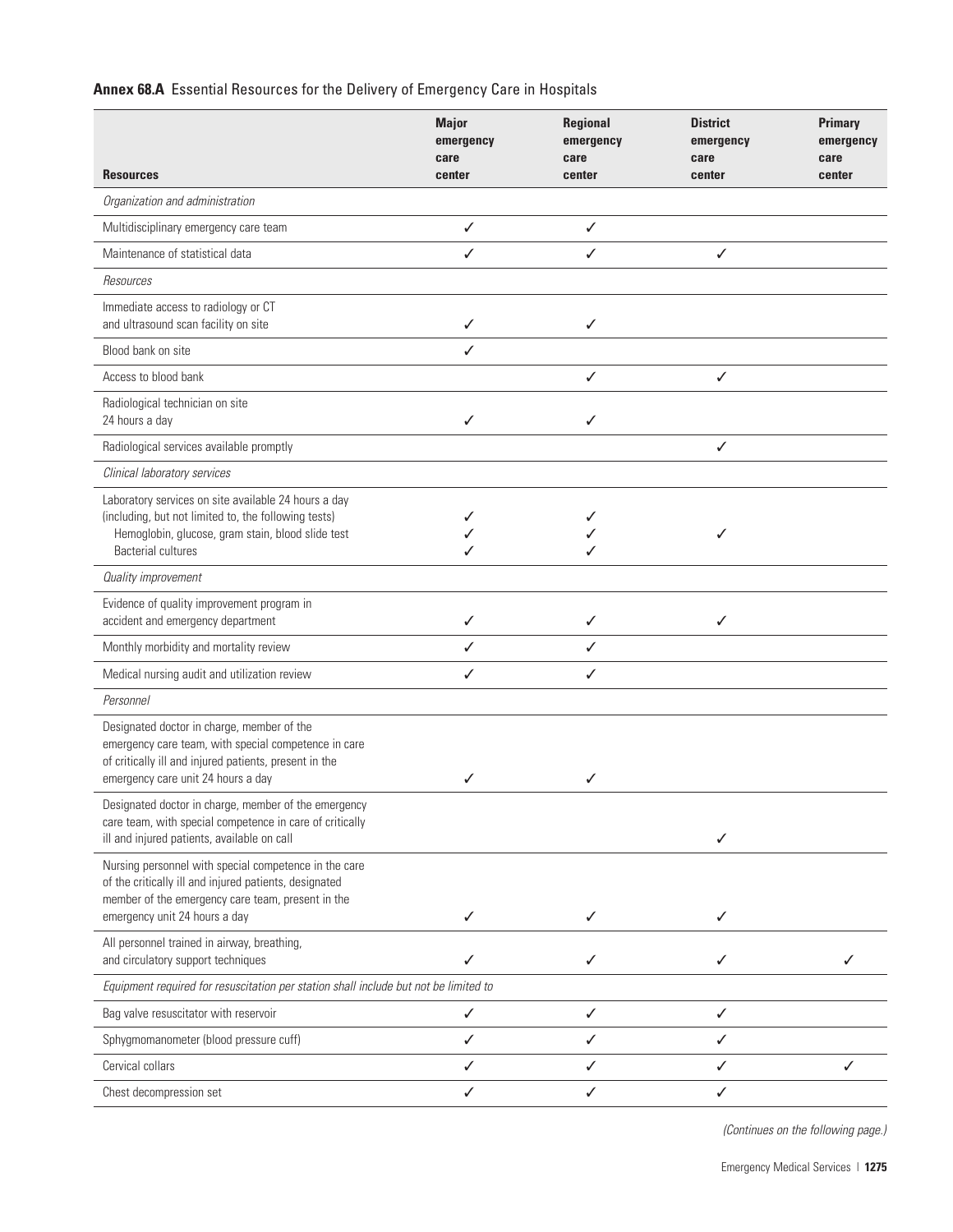# **Annex 68.A** Continued

|                                                                                                  | <b>Major</b><br>emergency<br>care | Regional<br>emergency<br>care | <b>District</b><br>emergency<br>care | <b>Primary</b><br>emergency<br>care |
|--------------------------------------------------------------------------------------------------|-----------------------------------|-------------------------------|--------------------------------------|-------------------------------------|
| <b>Resources</b>                                                                                 | center                            | center                        | center                               | center                              |
| Cut down set                                                                                     | ✓                                 | $\checkmark$                  | ✓                                    | ✓                                   |
| Delivery pack                                                                                    | ✓                                 | $\checkmark$                  | ✓                                    |                                     |
| Diagnostic peritoneal lavage set open (1)                                                        | ✓<br>✓                            | ✓                             |                                      |                                     |
| Dressing trolley<br>Drip stand                                                                   | ✓                                 | ✓<br>$\checkmark$             | $\checkmark$<br>✓                    | ✓                                   |
| Laryngoscope and blades (adult)                                                                  | ✓                                 | $\checkmark$                  | ✓                                    |                                     |
| Laryngoscope and blades (pediatric)                                                              | ✓                                 | ✓                             | ✓                                    |                                     |
| McGills forceps (adult and pediatric)                                                            | ✓                                 | $\checkmark$                  | ✓                                    |                                     |
| Ophthalmoscope                                                                                   | ✓                                 | $\checkmark$                  | ✓                                    |                                     |
|                                                                                                  | ✓                                 |                               |                                      |                                     |
| Overhead x-ray gantry (full access to all beds)<br>Portable ventilator capable of pediatric vent | $\checkmark$                      |                               |                                      |                                     |
| Resuscitation patient trolley                                                                    | ✓                                 | $\checkmark$                  | ✓                                    |                                     |
| Scissors to cut clothing                                                                         | ✓                                 | $\checkmark$                  | ✓                                    | $\checkmark$                        |
| Scoop stretcher (1)                                                                              | ✓                                 | $\checkmark$                  | ✓                                    | ✓                                   |
| Spine board (1)                                                                                  | ✓                                 | $\checkmark$                  | ✓                                    | ✓                                   |
| Spot lamp (1)                                                                                    | ✓                                 | ✓                             |                                      |                                     |
| Sterile basic packs (2 per station)                                                              | ✓                                 | ✓                             | $\checkmark$                         |                                     |
| Stethoscope                                                                                      | ✓                                 | $\checkmark$                  | $\checkmark$                         | $\checkmark$                        |
| Suction apparatus                                                                                | ✓                                 | $\checkmark$                  | ✓                                    | ✓                                   |
| Wheelchair (1)                                                                                   | ✓                                 | $\checkmark$                  | ✓                                    | ✓                                   |
| X-ray gowns (staff)                                                                              | ✓                                 | $\checkmark$                  |                                      |                                     |
| X-ray viewing box                                                                                | $\checkmark$                      | $\checkmark$                  | $\checkmark$                         |                                     |
| Consumables (adult and pediatric)                                                                |                                   |                               |                                      |                                     |
| Catheters (all sizes)                                                                            | ✓                                 | $\checkmark$                  | ✓                                    |                                     |
| <b>Central lines</b>                                                                             | $\checkmark$                      | $\checkmark$                  |                                      |                                     |
| Chest drains                                                                                     | ✓                                 | $\checkmark$                  | $\checkmark$                         |                                     |
| Diathermy                                                                                        | $\checkmark$                      |                               |                                      |                                     |
| Endotracheal tubes                                                                               | ✓                                 | $\checkmark$                  | $\checkmark$                         |                                     |
| Eye protection for staff                                                                         | $\checkmark$                      | $\checkmark$                  | $\checkmark$                         | ✓                                   |
| Gloves                                                                                           | ✓                                 | ✓                             | $\checkmark$                         | ✓                                   |
| Humidification filters                                                                           | $\checkmark$                      | $\checkmark$                  | ✓                                    |                                     |
| Intraosseous needles                                                                             | ✓                                 | $\checkmark$                  |                                      |                                     |
| Intravenous cannulas, fluids, lines                                                              | ✓                                 | $\checkmark$                  | $\checkmark$                         |                                     |
| Introducers and endotracheal tubes (all sizes)                                                   | $\checkmark$                      | ✓                             |                                      |                                     |
|                                                                                                  |                                   |                               |                                      |                                     |
| Lumbar puncture set                                                                              | ✓                                 | ✓                             | $\checkmark$                         |                                     |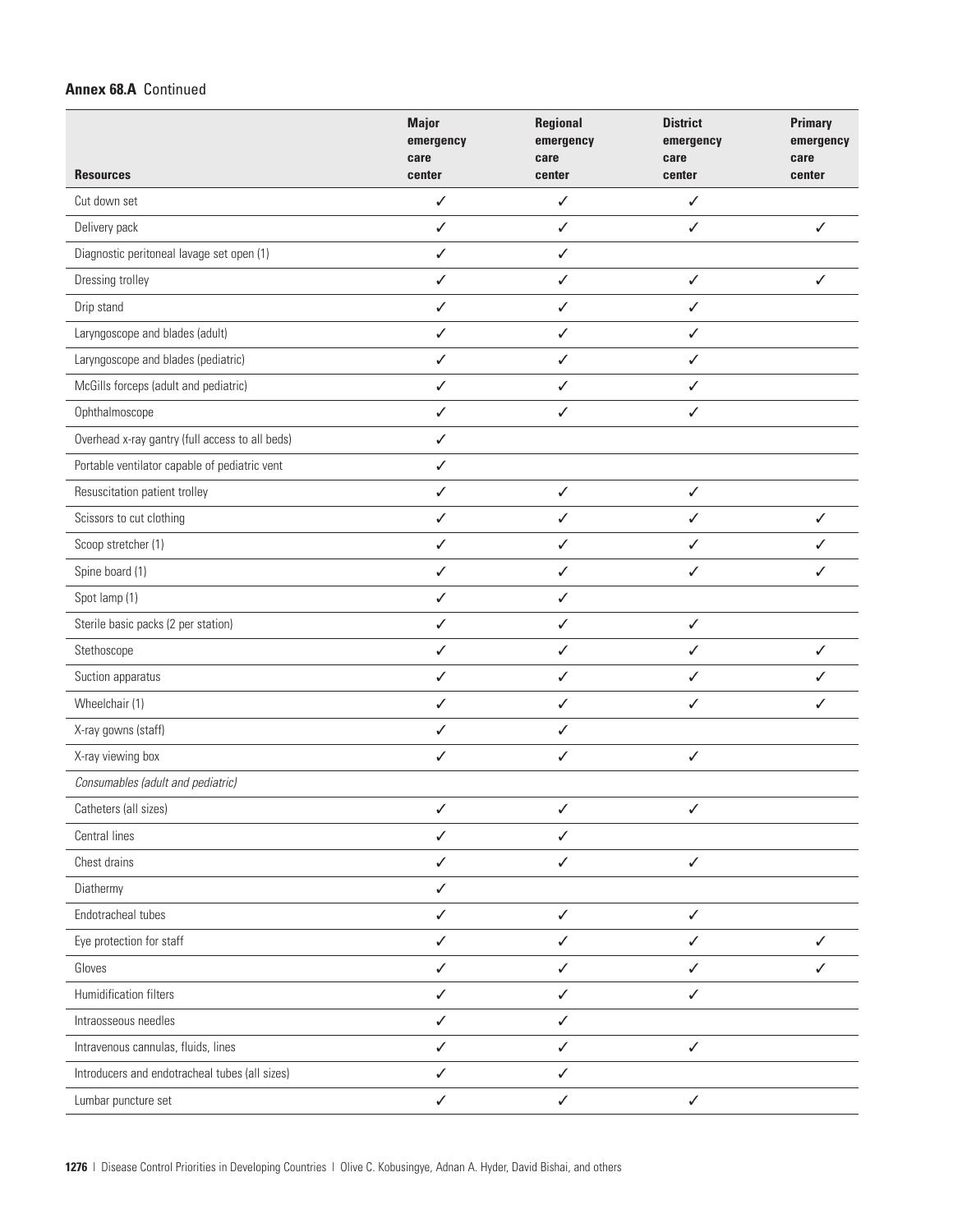# **Annex 68.A** Continued

|                                                         | <b>Major</b><br>emergency<br>care | Regional<br>emergency<br>care | <b>District</b><br>emergency<br>care | <b>Primary</b><br>emergency<br>care |
|---------------------------------------------------------|-----------------------------------|-------------------------------|--------------------------------------|-------------------------------------|
| <b>Resources</b>                                        | center                            | center                        | center                               | center                              |
| Malaria test kits                                       | ✓                                 | ✓                             | $\checkmark$                         | ✓                                   |
| Masks                                                   | ✓                                 | ✓                             | ✓                                    | ✓                                   |
| Medical waste disposal systems                          | ✓                                 | ✓                             | ✓                                    | ✓                                   |
| Nasal cannula                                           | ✓                                 | ✓                             | ✓                                    | ✓                                   |
| Nasogastric tubes (all sizes)                           | ✓                                 | ✓                             | ✓                                    | ✓                                   |
| Nebulization masks                                      | ✓                                 | ✓                             | ✓                                    |                                     |
| Oropharyngeal airways                                   | ✓                                 | ✓                             | ✓                                    |                                     |
| Oxygen mask                                             | ✓                                 | ✓                             | ✓                                    | ✓                                   |
| Suction catheters                                       | ✓                                 | ✓                             | ✓                                    | ✓                                   |
| Syringes (assorted)                                     | ✓                                 | ✓                             | ✓                                    | ✓                                   |
| Tracheotomy tubes                                       | ✓                                 | ✓                             |                                      |                                     |
| Urine dipstick                                          |                                   |                               |                                      | ✓                                   |
| Wound care products                                     | $\checkmark$                      | ✓                             | ✓                                    | ✓                                   |
| Drugs shall include but not be limited to the following |                                   |                               |                                      |                                     |
| Activated charcoal                                      | ✓                                 | ✓                             | $\checkmark$                         | ✓                                   |
| Adrenaline                                              | ✓                                 | ✓                             |                                      |                                     |
| Flumazenil (or similar benzodiazepine)                  | ✓                                 | ✓                             | $\checkmark$                         |                                     |
| Antihistamine (such as diphenhidramine)                 | ✓                                 | ✓                             | $\checkmark$                         | ✓                                   |
| Atropine                                                | ✓                                 | ✓                             | ✓                                    | ✓                                   |
| Ciprofloxacin or equivalent                             | ✓                                 | ✓                             | ✓                                    |                                     |
| Beta-2 antagonist (such as propranolol)                 | ✓                                 | ✓                             | ✓                                    | ✓                                   |
| Calcium chloride                                        | ✓                                 | ✓                             | ✓                                    | ✓                                   |
| Calcium gluconate                                       | ✓                                 | ✓                             | ✓                                    | ✓                                   |
| Dextrose, 50 percent                                    | ✓                                 | $\checkmark$                  | $\checkmark$                         |                                     |
| Diazepam                                                | ✓                                 | ✓                             | $\checkmark$                         |                                     |
| Dopamine                                                | $\checkmark$                      | ✓                             |                                      |                                     |
| Emetic (ipecac)                                         | $\checkmark$                      | ✓                             | $\checkmark$                         | ✓                                   |
| Metronidazole IV                                        | ✓                                 | ✓                             | ✓                                    |                                     |
| Furosemide or equivalent                                | ✓                                 | $\checkmark$                  | $\checkmark$                         |                                     |
| Heparin, 1,000 µg/ml                                    | ✓                                 | ✓                             | ✓                                    |                                     |
| Hydrocortisone                                          | $\checkmark$                      | ✓                             | $\checkmark$                         | ✓                                   |
| Lidocaine IV                                            | ✓                                 | $\checkmark$                  | ✓                                    | ✓                                   |
| Magnesium sulfate IV                                    | ✓                                 | ✓                             | $\checkmark$                         |                                     |
| Midazolam                                               | ✓                                 | ✓                             | ✓                                    |                                     |
| Morphine                                                | ✓                                 | ✓                             | $\checkmark$                         |                                     |

*(Continues on the following page.)*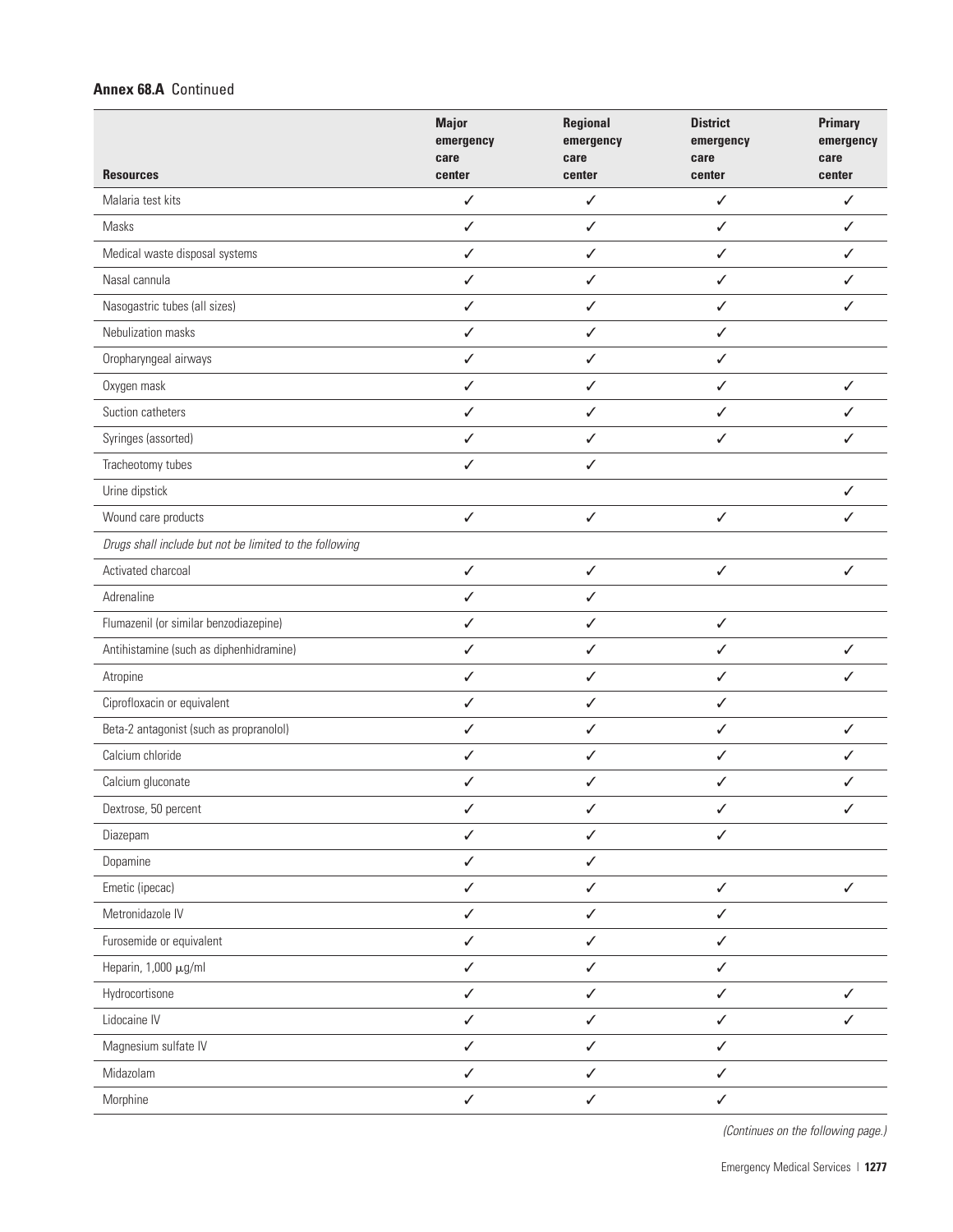#### **Annex 68.A** Continued

| <b>Resources</b>                     | <b>Major</b><br>emergency<br>care<br>center | Regional<br>emergency<br>care<br>center | <b>District</b><br>emergency<br>care<br>center | <b>Primary</b><br>emergency<br>care<br>center |
|--------------------------------------|---------------------------------------------|-----------------------------------------|------------------------------------------------|-----------------------------------------------|
| Naloxone                             | ✓                                           | ✓                                       | ✓                                              |                                               |
| Nitroglycerin                        |                                             | √                                       | ✓                                              |                                               |
| Crystalloids (such as normal saline) |                                             | √                                       |                                                |                                               |
| Phenytoin                            | ✓                                           | ✓                                       | ✓                                              |                                               |
| Polyvalent snake venom               | ✓                                           | ✓                                       |                                                |                                               |
| Potassium chloride                   |                                             |                                         | ✓                                              |                                               |
| Scoline (suxamethonium chloride)     |                                             |                                         |                                                |                                               |
| Sodium bicarbonate                   | ✓                                           | ✓                                       | ✓                                              |                                               |
| Streptokinase                        | ✓                                           | √                                       |                                                |                                               |
| Tetanus toxoid                       |                                             |                                         |                                                |                                               |
| Vitamin K                            |                                             |                                         |                                                |                                               |

*Note:* Additional information on recommended drugs is available in the *Model List of Essential Medicines* (WHO 2002) and the WHO's *Complementary Model List.*

## **NOTES**

1. There are 4,715,000 trauma deaths in low- and middle-income countries per population of 5,219,401,000; thus, there are 9.033 trauma deaths per 10,000 people.

2. There are 5,699,000 ischemic heart disease deaths per 5,219,401,000 population; thus, there are 10.9 ischemic heart disease deaths per 10,000 people.

3. There are 2,000 to 4,000 births among 10,000 people based on crude birth rates of 26 (South Asia), 39 (Sub-Saharan Africa), 22 (Latin America), and 17 (East Asia). Maternal mortality runs at 1 per 1,000 people.

#### REFERENCES

- Ali, J., R. Adam, A. K. Butler, H. Chang, M. Howard, D. Gonsalves, and others. 1993. "Trauma Outcome Improves Following Advanced Trauma Life Support (ATLS) Program in a Developing Country." *Journal of Trauma* 34: 890–99.
- Ali, J., R. Adam, T. J. Gana, and J. I. Williams. 1997. "Trauma Patient Outcome after the Pre-hospital Trauma Life Support Program." *Journal of Trauma* 42 (6): 1018–21; discussion: 1021–22.
- Ali, J., R. Adam, D. Josa, I. Pierre, H. Bedsaysie, U. West, and others. 1998. ["Effect of Basic Pre-hospital Trauma Life Support Program on](http://dx.doi.org/10.1007/s002689900543) Cognitive and Trauma Management Skills." *World Journal of Surgery* 22 (12): 1192–96.
- Altintas, K. H., N. Bilir, and M. Tuleylioglu. 1999. "Costing of an Ambulance System in a Developing Country, Turkey: Costs of Ankara Emergency Aid and Rescue Services' (EARS) Ambulance System." *European Journal of Emergency Medicine* 6: 355–62.
- Ande, B., J. Chiwuzie, W. Akpala, A. Oronsaye, O. Okojie, C. Okolocha, and others. 1997. ["Improving Obstetric Care at the District Hospital,](http://dx.doi.org/10.1016/S0020-7292(97)00147-1) Ekpoma, Nigeria." *International Journal of Gynecology and Obstetrics* 59 (Suppl.): S47–53.
- Andrews, C. N., O. C. Kobusingye, and R. R. Lett. 1999. "Road Traffic Accident Injuries in Kampala." *East African Medical Journal* 76 (3): 189–94.
- Arreola-Risa, C., C. N. Mock, L. Lojero-Wheatly, O. de la Cruz, C. Garcia, F. Canavati-Ayub, and G. J. Jurkovich. 2000. "Low-Cost Improvements in Prehospital Trauma Care in a Latin American City." *Journal of Trauma* 48 (1): 119–24.
- Bazzoli G. J., R. Harmata, and C. Chan. 1998. "Community Based Trauma Systems in the United States: An Examination of Structural Development." *Social Science and Medicine* 46 (9): 1137–49.
- Black, R. S., and P. Brocklehurst. 2003. "A Systematic Review of Training in Acute Obstetric Emergencies." *International Journal of Gynecology and Obstetrics* 110 (9): 837–41.
- Desmet, M., A. Q. Chowdhury, and M. K. Islam. 1999. "The Potential for Social Mobilization in Bangladesh: The Organization and Functioning of Two Health Insurance Schemes." *Social Science and Medicine* 48: 925–38.
- Essien E., D. Ifenne, K. Sabitu, A. Musa, M. Alti-Mu'azu, V. Adidu, and others. 1997. ["Community Loan Funds and Transport Services for](http://dx.doi.org/10.1016/S0020-7292(97)00171-9) Obstetric Emergencies in Northern Nigeria." *International Journal of Gynecology and Obstetrics* 59 (Suppl. 2): S237–44.
- Fiedler, J. L. 2000. ["The Nepal National Vitamin A Program: Prototype to](http://dx.doi.org/10.1093/heapol/15.2.145) Emulate or Donor Enclave?"*Health Policy and Planning* 15 (2): 145–56.
- Ge[arhart, P. A., R. Wuerz, and A. R. Localio. 1997.](http://dx.doi.org/10.1016/S0196-0644(97)70010-6) "Cost-Effectiveness Analysis of Helicopter EMS for Trauma Patients." *Annals of Emergency Medicine* 30: 500–6.
- Global Forum for Health Research. 2002. *The 10/90 Report on Health 1700–2100.* Geneva: Global Forum for Health Resarch.
- Graham, W. 1997. "Every Pregnancy Faces Risk." Presentation at a Safe Motherhood Technical Consultation, Sri Lanka, October 18–23.
- Hauswald, M., and E. Yeoh. 1997. "Designing a Pre-hospital System for a Developing Country: Estimated Cost and Benefits." *American Journal of Emergency Medicine* 15: 600–3.